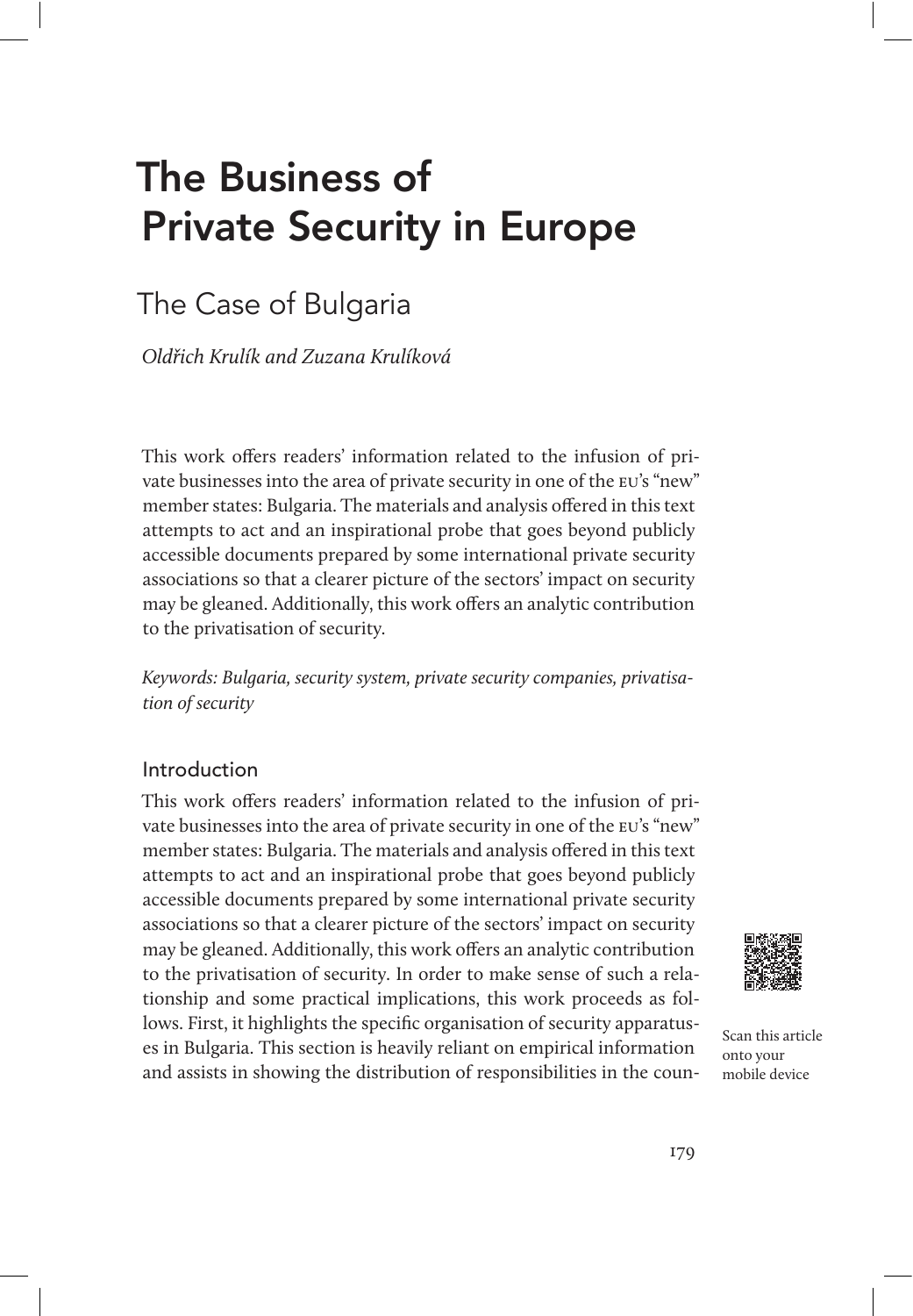try. This is closely followed by a section that details general statistics and trends regarding crime in Bulgaria; providing an important contextualisation to the preceding section and the rest of the work. Once crime and security organisations have been accounted for, this work then turns to establishing an appropriate framework for understanding the manner in which business has engaged in the security sector in Bulgaria. This section identifies the main phases of such engagements and deploys adequate case work to support the main arguments raised. This work then concludes with proposals Bulgaria could undertake to both improve its security situation and increase the transparency of the actors.

#### The Security Community in Bulgaria

Since January 2009, the main internal security authority in Bulgaria has been the Ministry for Public Order and Security (mpos), which controls the following national services: the National Police Service, the Gendarmerie, the National Security Service (counter-intelligence); the Border Police Service and the National Service for Combating Organised Crime and Conducting Special Operations.<sup>1</sup> Each of these services is responsible for specific tasks, though these may overlap.

The National Police Service (nps), is responsible for combating general crime and maintaining public order in the broadest sense of the term.2 This service excludes more serious criminal behaviours, which tend to fall under the mandate of the National Service for Combating Organised Crime (nscoc).3 The Gendarmerie is a special police force that functions as an "intermediary" between the military and the police force. Its territorial operation is not specified and it is therefore active in both towns and rural regions. The National Security Service (nss) represents the counter-intelligence branch of security.4 The main task of the Border Police Service (bps) is to protect state borders from illegal crossings of people and the smuggling of illicit goods. The Service employs around 12000 staff members.

The number of employees in the police and security forces in Bulgaria is not officially published though it is estimated that between 25000 to 29000 people in service are currently working for the nps alone. Another 30000 people<sup>5</sup> are employed directly in the MPOS. In other words, the mpos fields around 60000 employees. At the same

cejiss 3/2014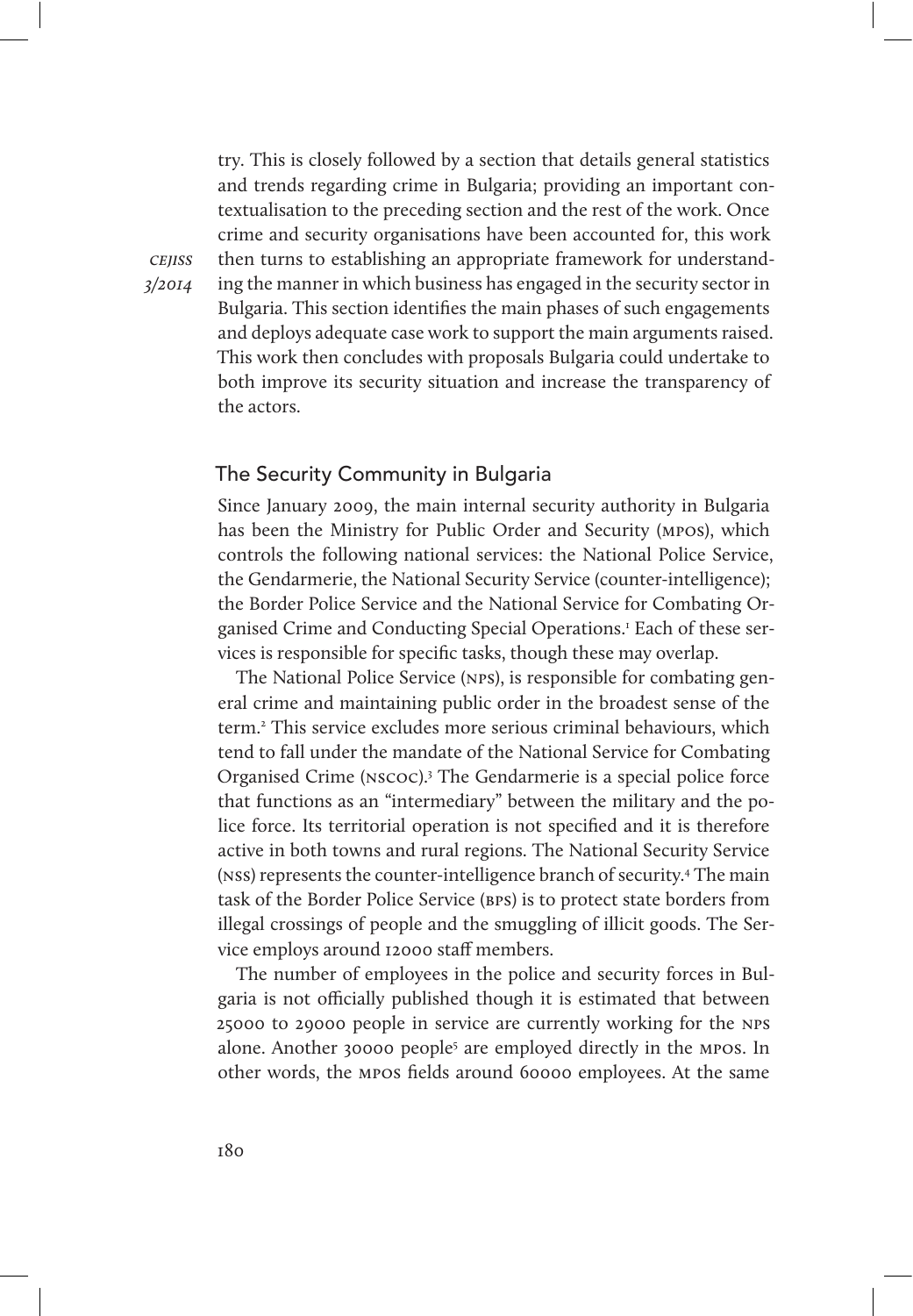time, there is a blurring of responsibilities between the military and police forces since the former may be called up to perform tasks typically assigned to the latter. Since the country's accession to NATO, its armed forces have been going through an extensive reform which aims to achieve full compatibility with the national armies of allies by around 2015.<sup>6</sup> The target number of the military personnel resources for 2014 is 27 000<sup>7</sup> soldiers (land forces, air force, the navy and Joint Forces Command). Another 18 000 to 20 000 officers are in the National Guard, and around 280 000 are reserve officers.<sup>8</sup> In relation to the role of private security services it should be noted that some high-ranking military officials think it worthwhile to engage private security agencies in guarding military facilities, thus replacing soldiers in such positions. General Ivan Dobrev, Chief of Infantry – noted for his efforts to reduce the number of women in the army<sup>9</sup> - said that 'activity not related to training and education is a waste of time for the soldiers.' This is especially true of guarding military facilities and General Dobrev adds that

> The soldier's salary is about 700 levs, and yet instead of improving their qualifications they waste their potential for something we could get for 400 levs monthly if security agencies were engaged to do the job.10

Another specialised authority that poses powers of investigation is the National Investigation Service which is subordinate to the Ministry of Justice. It specialises in serious crime not dealt with by the National Service for Combating Organised Crime. Its powers can be compared to those of the Czech Republic's Criminal Police and Investigations Service, which collects documents and evidence for the main judicial proceedings. Following the adoption of the new Criminal Law, this Service went through a reform in 2005 which deprived it of some of its powers and transferred them to the National Police Service.<sup>11</sup>

Municipal Police in Bulgaria was probably established only in Sofia.<sup>12</sup> This was at the turn of 2010 and 2011. This force employs some 110 people, of which 75 are guards. So far, the officers' duties are defined mainly in the area of inspection and penalties for improper parking, combating illicit business (stalls, vendors) and penalising unpaid advertising areas. However, Sofia City Hall has expressly stated that establishing the Municipal Police in no way means contract termination with the private security agency Egida (which guards buildings and city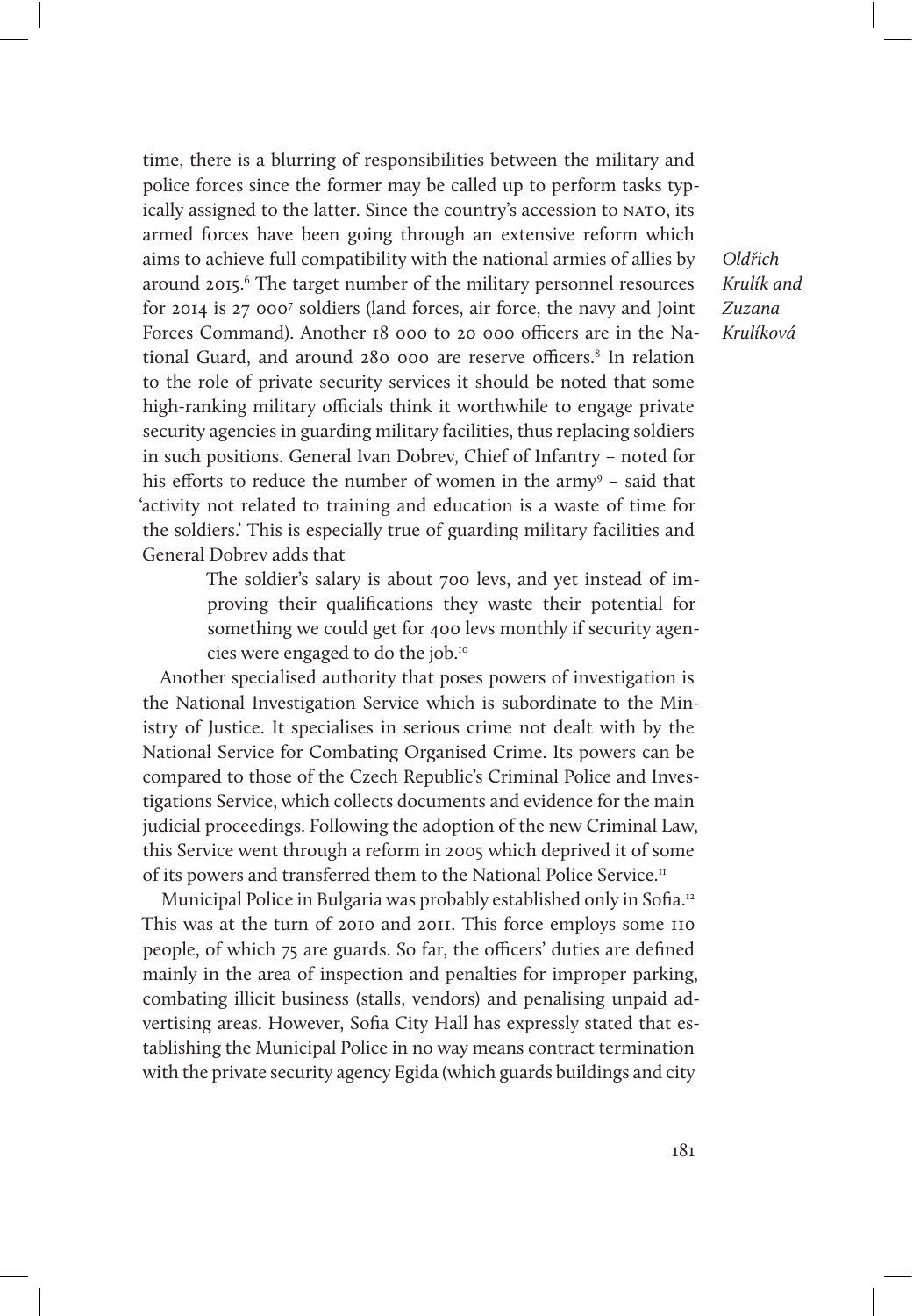areas – such as offices of state authorities, schools and kindergartens, cemeteries, social care and social aid institutions, orphanages, parks, subways etc. $l^{13}$  Understanding the manner these organs function must be measured against the levels and types of crime in Bulgaria.

**CEIISS** 3/2014

#### Crime in Bulgaria

The criminal activity in Bulgaria has become a relatively delicate problem, and a growing political issue.14 This was a main reason why the Centre for the Study of Democracy decided – with a significant contribution of the us Department of Justice – to produce an extensive report on the criminal situation and trends in Bulgaria.15 According to the report, crime in Bulgaria increased three to four times in the early 1990's and some types of criminal activity saw growth at up to 10 times previous rates. Between 1990 and 2005 at least one member of every Bulgarian family fell victim to crime.

At the beginning of the  $2I<sup>st</sup>$  century (also in the context of European Union accession efforts and with assistance of foreign counterparts) measures were developed in the country to end an incredible crime wave. This, indeed, brought results and the crime incidence has since dropped. According to the European Statistical Office<sup>16</sup> around 200000 crimes were committed in Bulgaria in 1995, and "only" 136000 crimes were reported in 2006.<sup>17</sup> This can be explained by a few mutually non-exclusive factors: a general decline in Bulgaria's population, the fact that young men – the demographic group attributed to the majority of crimes – are leaving Bulgaria for opportunities in other parts of the eu, a comprehensive decline in unemployment coupled with more effective policing.

While on the surface, this reflects a positive trend, it must be measured against the claim that only some 53% of all committed crime is actually reported in Bulgaria. However, there is a significant difference in some particular types of crime: during a 2003 survey 78000 respondents declared themselves victims of a particular crime, while only 11090 cases of that same crime were recorded in the official statistics. The reason for this is that confidence in the police force in Bulgaria is not at such a level to make people report the same proportion of crimes as is usual in the majority of "older" European Union Member States.<sup>18</sup>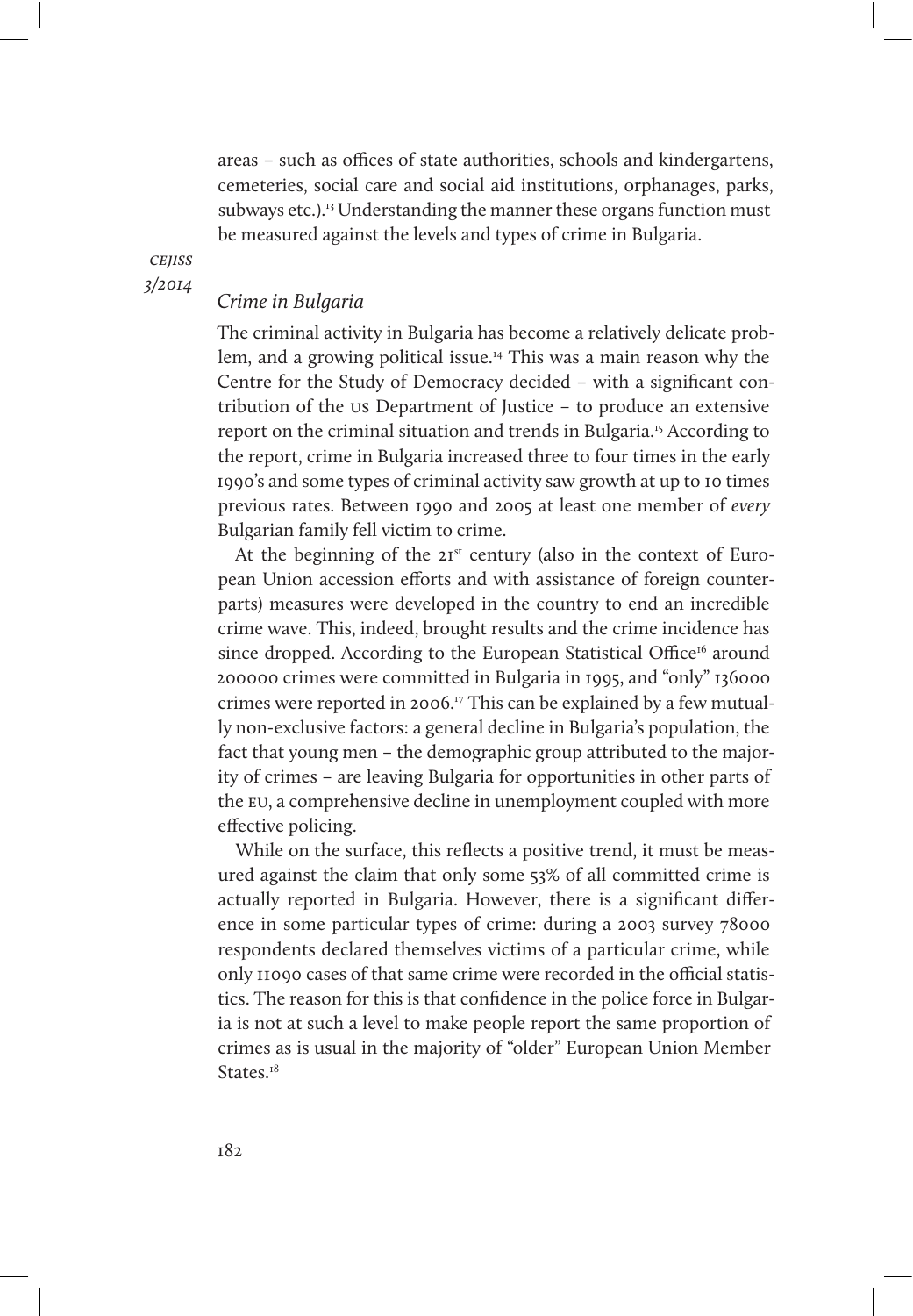Now that a general contextualisation of security and criminality has been presented, this work turns to its main arguments which expose the connection between private business and private security in Bulgaria.

> Private Security in Europe

# The Current Framework of Business in Private Security

The regulatory framework for private security services in Bulgaria is described in idealised terms—at least on paper.19 Some norms were even transposed, with only minor changes, from the legislation of some Nordic European countries. To a greater or lesser extent this also applies to the following norms, the:<sup>20</sup>

- 1. Act on Private Business in the Area of Guarding Services (24 February 2004), $21$
- 2. Regulation on the Rules for Training the Private Security Personnel (4 December 2006),<sup>22</sup>
- 3. Decree No. 69 on the Conditions and Rules for Psychological Fitness Necessary for Handling Guns and Ammunition as of 19 May 2000,
- 4. Act on Inspection of Explosive Substances, Weapons and Ammunition, as Amended (last Amendment 2003, sg  $71/12$ ),<sup>23</sup>
- 5. Decree to Implement the Act on Inspection of Explosive Substances, Weapons and Ammunition, as Amended (last amendment from 2004, sg. 12/13),
- 6. Decree No. 1-121 on the Requirements to Ensure Security in Transporting Valuables as of 24 June 2004, sg 63/2004),
- 7. Other Norms (Commercial Law, Labour Code etc).

The institution responsible for creating the regulatory framework defining the rules and conditions for private security business in Bulgaria is the Ministry for Public Order and Security<sup>24</sup> and the National Police Service and its local police units. This is significant since it produces the clear jurisdiction of public services over private. As a result, Bulgaria's national authorities have done much to clearly regulate the area of private security. Consider, for instance, the following regulated areas related to the business in private security: 1. protection of people (physical security), 2. protection of the property of natural and legal persons, 3. event management services, 4. guarding and transport of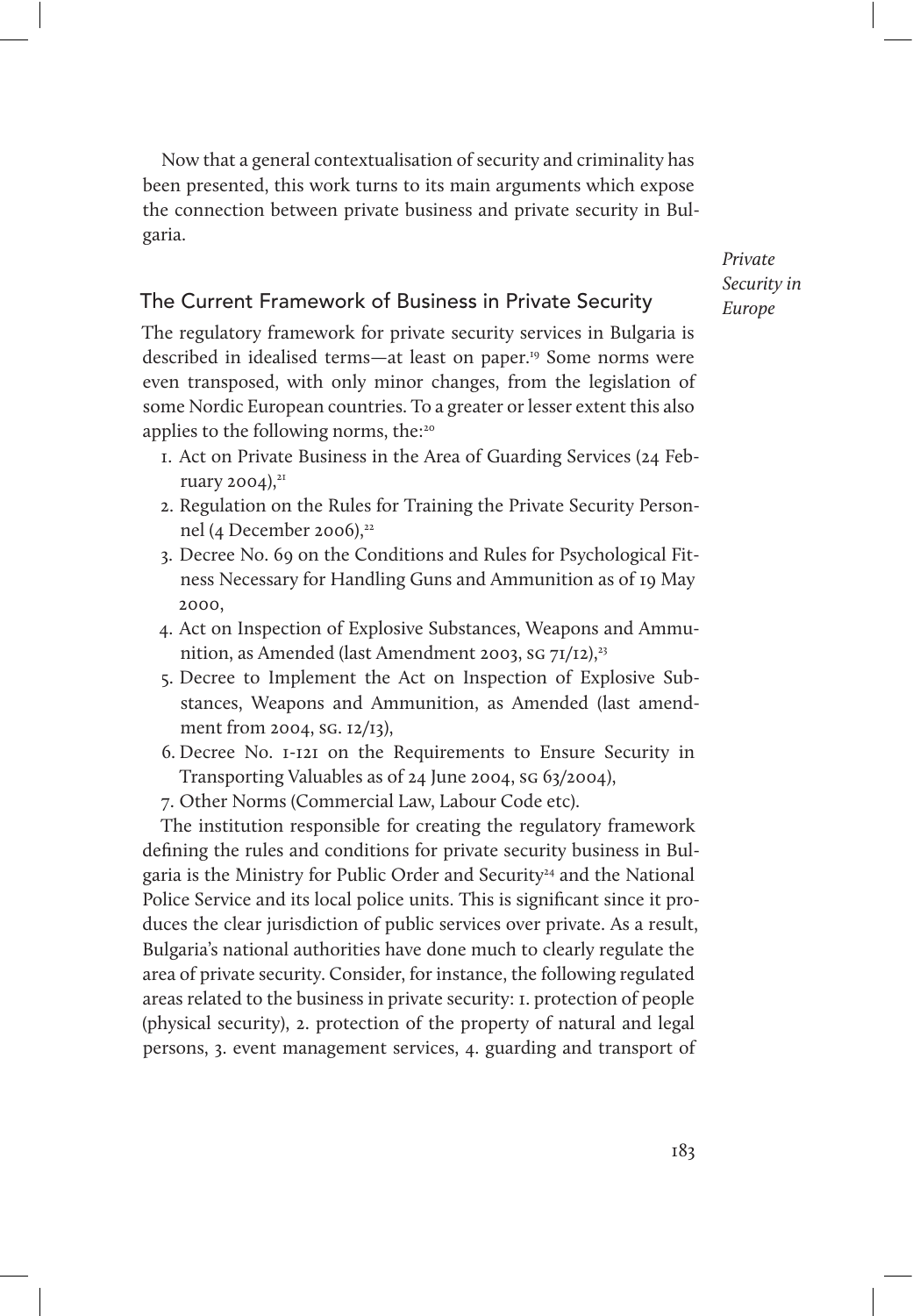cash and other valuables, 5. Technical aspects of ensuring security (distribution and management of security systems).

Yet, just because a particular entity is interested in entering the private security market and has the capital to do so, does not entitle it to do so. Instead there are a series of requirements – typical of any business sector – the differ in relation to whether an individual or corporate body is seeking access. For instance, corporate bodies must first be registered in national Commercial Register and retain a valid licence for running a business in private security (issued for an indefinite period). In contrast, for natural persons trying to enter the market in Bulgaria must be: at least 18 years of age, a citizen of an eu member, retain permanent residence in Bulgaria, have completed at least elementary education (secondary education in case of management members), gleaned a satisfactory result in the compulsory psychological examination and keep no criminal records, re: no criminal prosecution is currently pursued against the person for intentional crime.

Other "special requirements" including the wearing of uniforms and carrying of adequate identification cards are compulsory. With its design, colour or accessories, however, the apparel must not resemble the uniforms that are used by state security forces. Identification cards that are worn on duty show affiliation to the particular agency.

Considering the use of firearms, private security employees are allowed to carry these (though not automatic weapons) and, in practice, it is very common that they are armed. Having a gun licence (which is issued to individuals) is compulsory. The relevant security agency must report to the local police station the number of its employees who carry a firearm. It is estimated that among the 130000 people working in the private security sector (see below) are around 90000 registered firearm holders. The tactical use of dogs, and, for example horses, by private security companies is strictly forbidden.

Even though the sector is highly regulated, private security staff in Bulgaria are entitled to the following powers:

- 1. To carry out body searches and the power to seize property that is carried away without authorisation,
- 2. The power to detain a person inside a guarded area or facility if such a person has committed a crime within that area, or if the person's conduct threatens the life, health or property of people who are present in the area or it causes damage to the property found in that area,

**CEIISS** 3/2014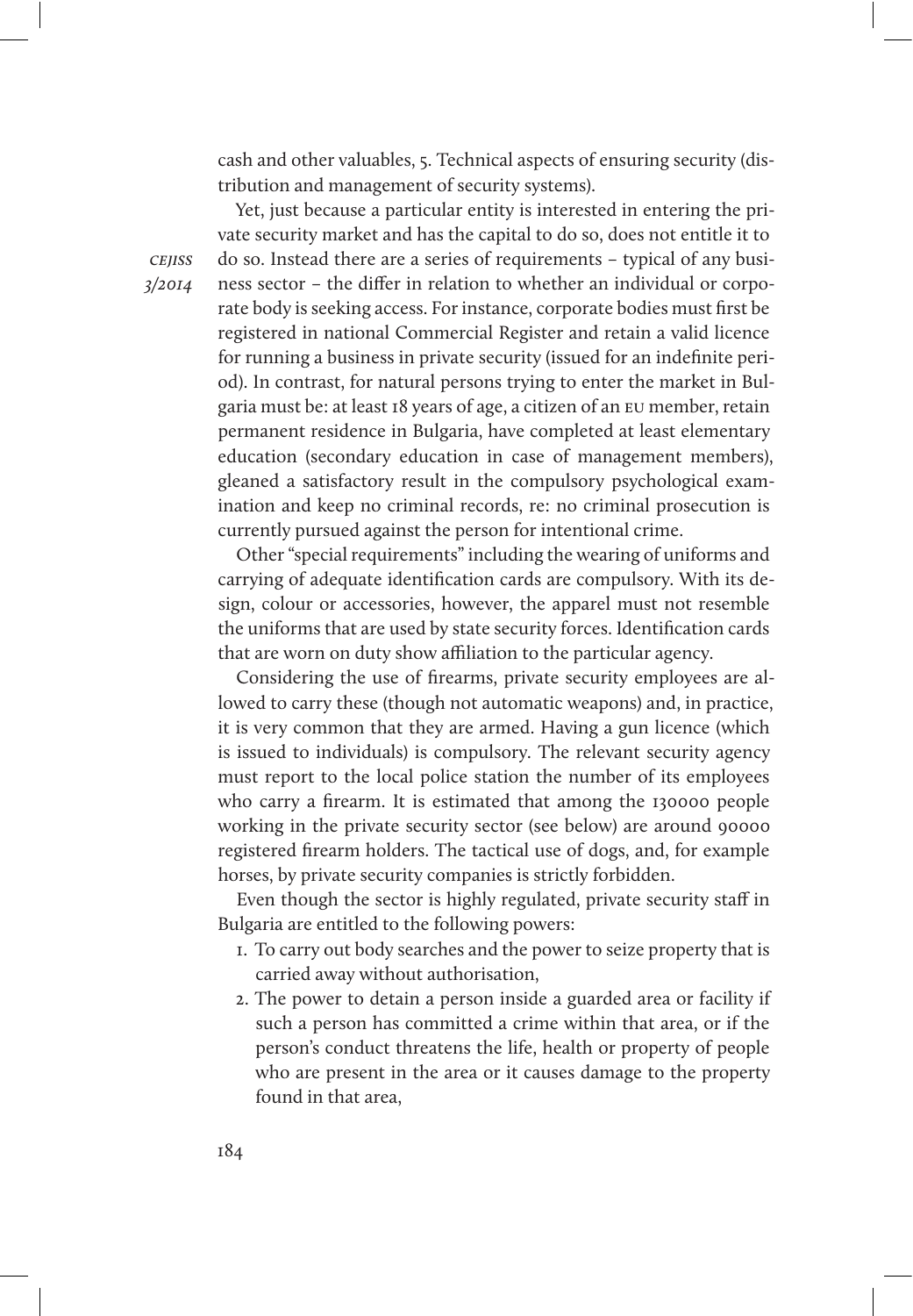3. The power to detain a person whose conduct threatens the life, health or property of a guarded physical person. Any such detained person must be immediately referred to the law enforcement authorities.

A widespread phenomenon in Bulgaria is the involvement of private security companies in providing services to the public sector authorities (including the guarding of central public administration bodies, embassies, military facilities and border crossings). Critics of this condition say that private agencies are awarded contracts for guarding public facilities without being required to sufficiently train their staff. Also, that employees of these agencies do not enjoy the status of a public official and if attacked, the attack will be penalised as if aimed at any other citizen ("ordinary person"), regardless of how important the building or area guarded by this employee is, remains problematic.

Private security workers in Bulgaria are required to undergo a minimum and initial (immediately after the employee starts working with the agency) training of 40 hours (6 days). Other specialised training – probably also compulsory – is attended by security staff according to the type of activity performed or the risk expected with that activity (a minimum of 18 to 20 hours every year). During the first month of employment the newly recruited worker is under the "patronage" of a senior and a more experienced colleague (mentor). The rules for the compulsory pilot training are set by the Ministry for Public Order and Security and are approved by the Police Force management. Private security agencies may also provide training via its own resources or via external trainers. After completion of the training the security worker receives a certificate of professional qualification.

The number of companies in the market reported in 2010 by Confederation of European Security Services (Coess) <sup>25</sup> was 1131 (more or less steady figures for the last couple of years – 2004: 1159 companies, 2007: 1112 companies; 2008: 1029 companies). From the total number, around 50 companies provide (as part of their regular activities) event management services (maintaining public order during events involving a larger number of people) and around 400 companies provide services of a "technical nature" (which mainly includes distribution, maintenance and operation of camera and alarm systems). The vast majority of them are companies with no international background. More frequent are small firms with less than 200 or less than 100 employees. The largest companies employ no more than 3000 people.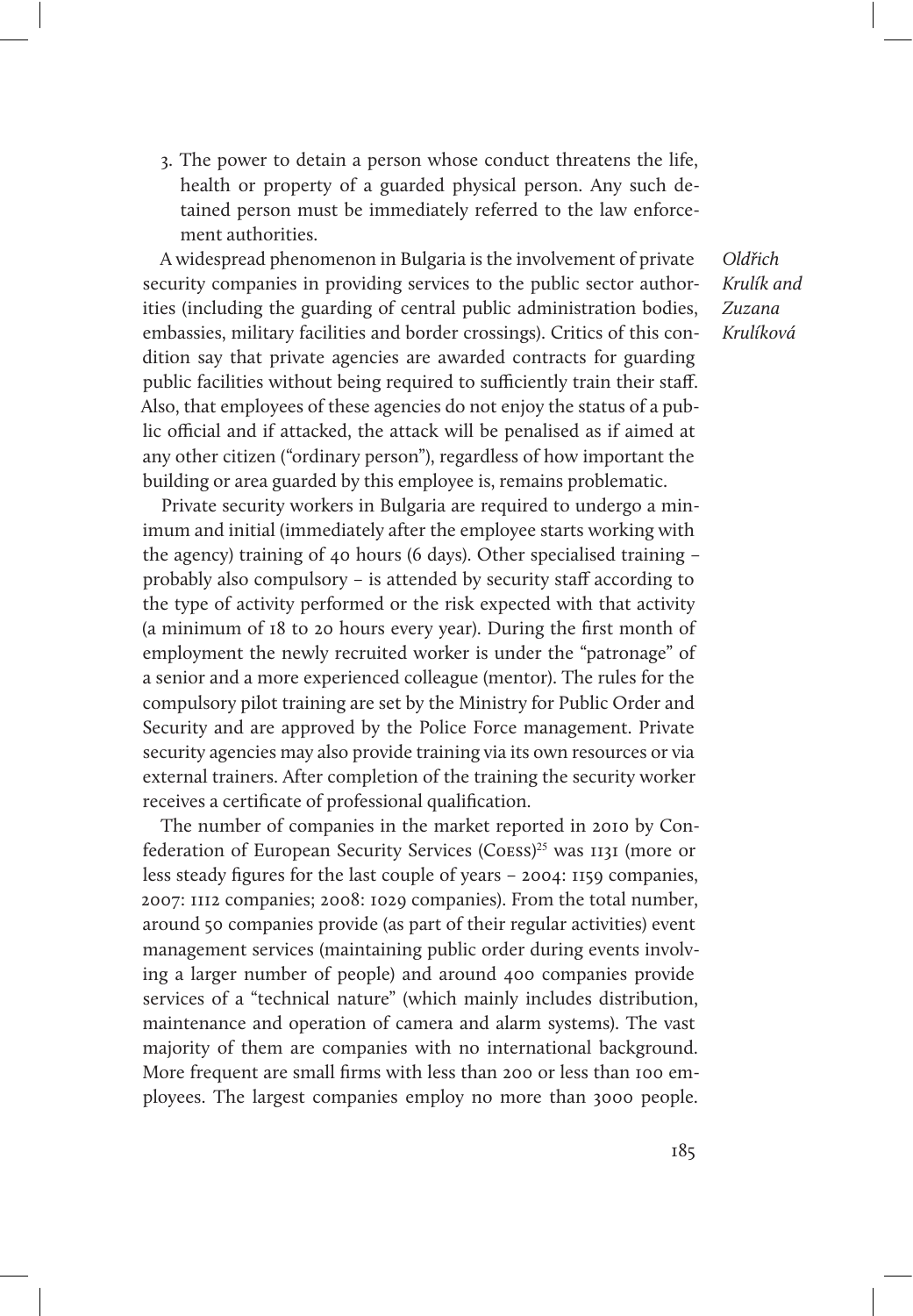The confirmed turnover in the sector amounts to around 550 million levs (2 levs =  $\mu$  euro) in 2007.<sup>26</sup>

**CEIISS** 3/2014

As for the number of people working in the sector, there are two views on this issue: according to one there are around  $56500$  people<sup>27</sup> in Bulgaria who work in private security (based on Coess, this was 56486 people in December 2010, 58700 people in 2007 – of which 2100 were management members, and 42733 people in 2004). According to the second view, however, we should speak of more than 130000 people because another 70000 (est) employees work as "in-house guards" in many enterprises. This would mean that an incredible 9% of the country's male population (of working age) is employed in the nonstate security sector. The annual fluctuation rate in the sector ranges from 40% to 70% and the "average" sector worker is a male of around 40 years of age or a woman of around 30 years of age. However, women only represent 2% (est) of the staff employed by agencies. Most employees of these agencies have secondary education (including the apprenticeship schools). As for the equal opportunities principle, this aspect is covered by the Act on Protection against Discrimination from 2004.

As far as salaries are concerned, the average wage in the sector (guards) reported at the end of 2008 ranged between 320 to 350 levs per month. However, there may be gaping differences between individuals. While some guards (at least officially) earn only the minimum wage (220 levs per month, or 1.4 levs per hour), others earn 600 levs monthly. Employees involved in transporting valuables or installation of security systems can earn up to 800 levs. The maximum working hours in 2008 were set to be the maximum of 12 hours a day, which is no more than 48 hours a week (alternation of the "short" and "long" weeks – which is 40 and 56 hours respectively – is acceptable when working on shifts), 192 hours a month or 2 304 hours a year. The minimum annual leave is probably not determined. Overnight work or work over weekends and public holidays should not exceed 35 hours a week.

While not central to the main arguments of this work, these figures assist in providing the overall situation facing security services in Bulgaria and provide insights – naturally – into some of the embedded problems. While these are comprehensively dealt with in the subsequent sections, it is prudent to first trace the full spectrum of private security in the country.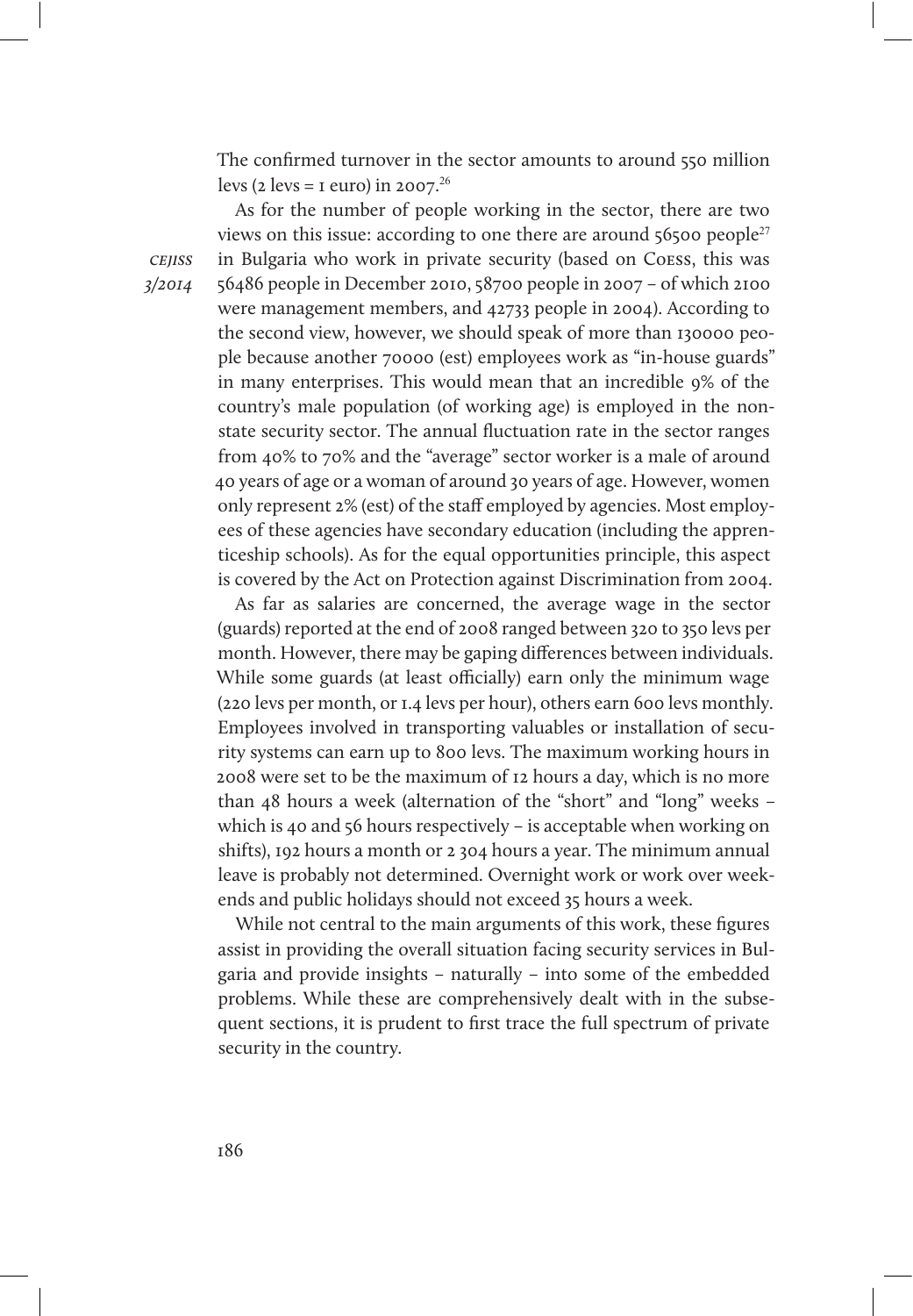#### Private Security Services in Bulgaria: Milestones

The development of Bulgaria's private security sector was part reactive and part proactive and very dramatic<sup>28</sup> in the period 1990 until 2006 several factors contributed to it.<sup>29</sup> The most important are listed as: First, the inability of state institutions to build and reinforce the rule of law and set clear borders for business as well as to ensure an acceptable and the highest possible level of safety to the public. Second, many Bulgarian people lacked trust in the impartiality, or at least effective functioning of the judiciary (especially with regard slow and often biased courts) which only added to the public demand for security-related diffusions of power. Third, there was considerable pressure stemming from unemployed security professionals – during the reported period between 1988 and 2001, for example, the Bulgarian army was reduced from between 104000 and 150000 members to about 40000 – coupled with the dissolution and major transformation of the intelligence sector (by estimate, 30000 members of the regime's intelligence platforms – mainly the State Security – were also made redundant). Fourth, at the same time the role of the "grey economy" cannot be ignored. It is estimated that during some periods over the past 20 years the grey economy represented nearly 40% of Bulgaria's total GDP. For those conducting business on the edge of the law tend not to use police and other national authorities to resolve disputes and seek protection but are more likely try to engage in (partnership with?) private security services.

With this in mind, there are four main stages of Bulgaria's private security sector from 1990 until our own times.

Period 1, 1990-1994: At this point, in principle private enterprise was entering a totally unregulated environment and private security fell into the domain of criminal and semi-criminal groups that engaged more in racketeering than in ensuring safety.<sup>30</sup> At this time, companies such as Daga Security, 1PON-1, SOT 161, Scorpio, Atlas, and Pireli were established—they still exist today. Companies such as vis-1, Club 777, TIM and Apolo Balkan were blamed for using drastic methods of violence and intimidation to appease their paymasters.<sup>31</sup>

Period 2, 1994-1998: At this point, the first signs of an emerging legislative framework to regulate private security in Bulgaria (license introduction) emerged.32 Some agencies (that would have hardly met Private Security in Europe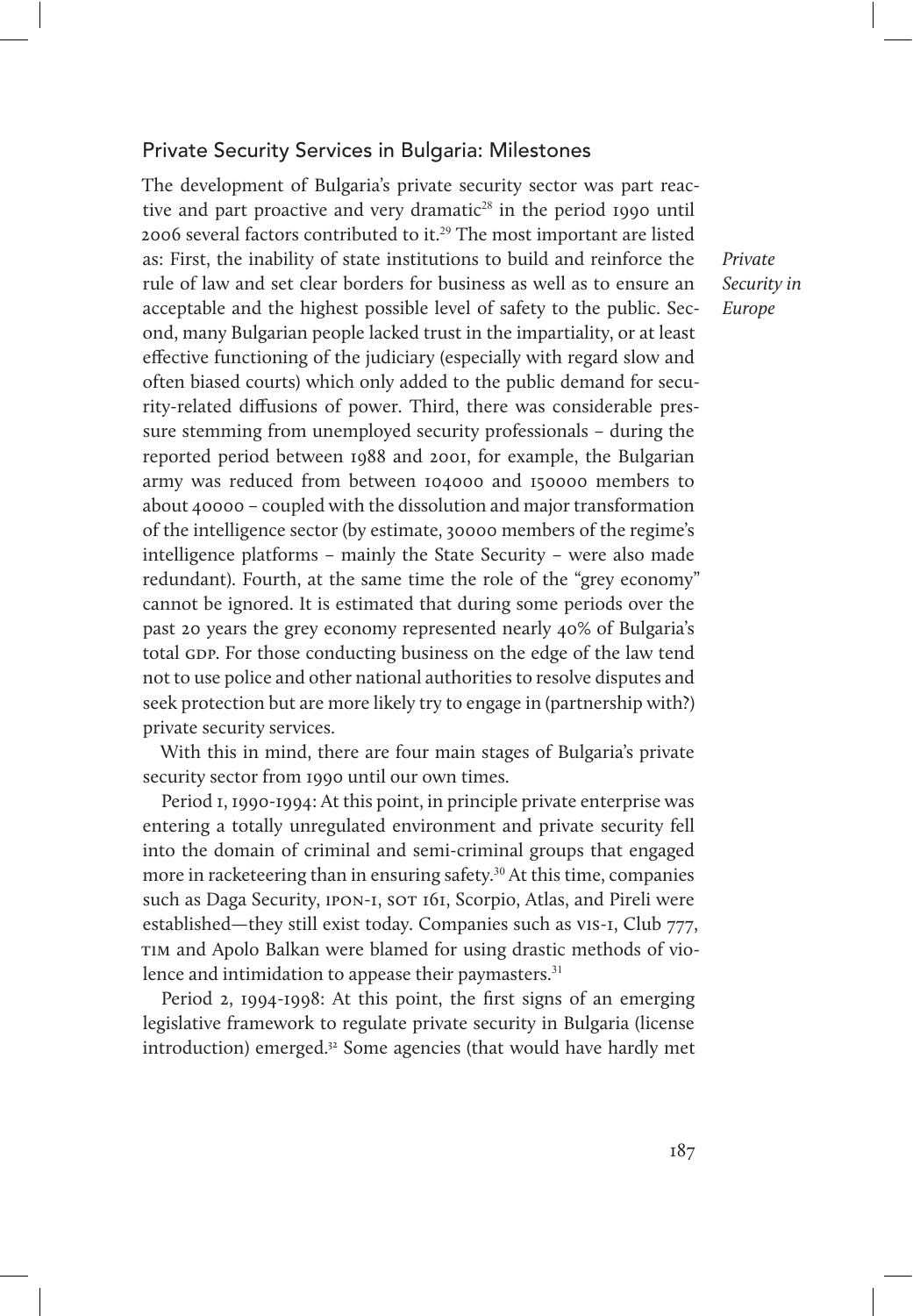the conditions for obtaining a licence – mainly because most of their management had criminal records and found it undesirable to register via a "straw man" – came to the conclusion that, to achieve their goals, they would do better if they transformed into "consultancies" or "insurance" companies. This should not be taken to mean that they would surrender their methods of pressuring would-be customers to purchase their services—methods nothing short of blackmail and racketeering. For example, the security agency vis-1 transformed into an "insurance company" vis-2 (later operating under the names Planeta and Jupiter), the agency Club 777 turned into company Sila ("Force"). At this time, stickers with logos of a particular agency or insurance company became widely used. Buildings with labels on them (not only of companies, but also houses, apartments, cars, and bus stations of private carriers) that were guarded or "insured"33 by a specific agency were sometimes perceived as the "zones of influence" of that particular agency (or the criminal or pressure group directly associated with it).

Period 3, 1998-2000: This is the phase of "setting up holdings." The market was dominated by a group of corporate bodies (controlled by similar or identical physical persons) that were engaged in a wider spectrum of activities, from more or less legal ones (providing "protection," facility management services, cleaning or catering services, transportation, insurance services, etc) through to controversial activities or business on the edge of the law.34 It is typical of this stage for the private security market in Bulgaria to be saturated (or even oversaturated) and, in fact, divided. Many agencies at this point sought ways to diversify their portfolios, which meant expanding outside this sector. Reportedly it was common to – either directly or via subsidiaries – control some of the profitable firms to which they originally provided the guarding services. Instead of acting as a protector, paradoxically, such security agencies became a threat for the guarded company. Some security agencies were financially so strong that they buy up the shares of individual businesses and through supervisory boards (forcing out other shareholders by fair means or foul) they gain control over companies with which they have not been in any business relationship before. It was at this time that the country began (with Romania) seeking to join the EU and NATO, which became the driving force for a number of changes. For instance, At the beginning of 1999, law courts began handing out a lot more sentences (deciding also the cases connected with the unfair practices of private security agencies).

**CEIISS** 3/2014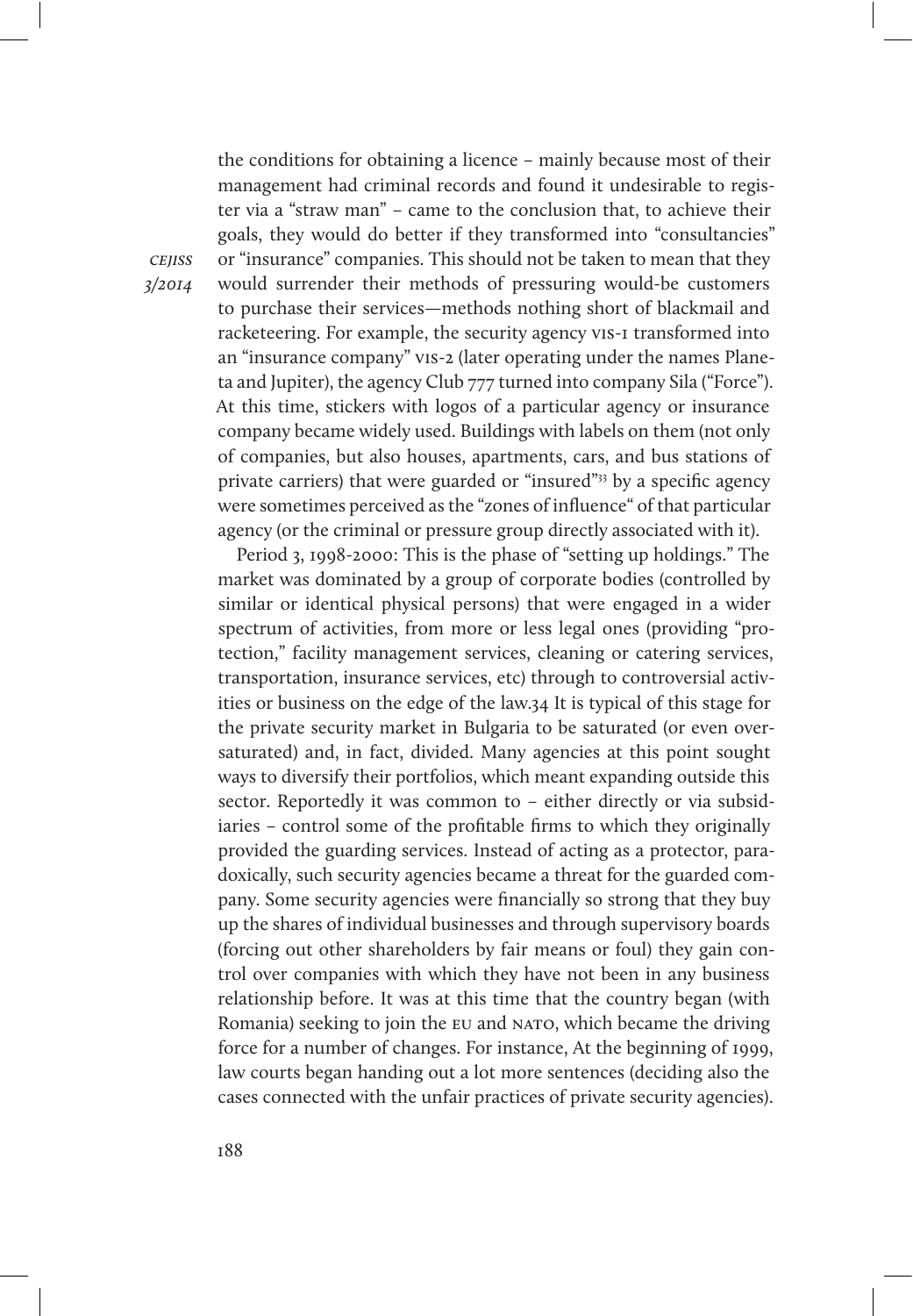Abusing the model of "insurance firms" was made complicated by the Insurance Act of 16 July 1998 (which required all firms in this area to re-register and which contributed to the dissolution of the most dubious firms as well as to certain consolidation in this area). Directly applicable to private security agencies were the Decrees of February 1999 (No. 39) and June 2000 (No. 79) regulating the conditions for running a business in private security, which imposed stricter rules for setting up and operating these types of agencies.

Phase 4, post-2001: This, the supposed consolidation of the situation<sup>35</sup> was assisted greatly by the slow arrival of multinational groups (Securitas and others). People's confidence in at least some security agencies increased. Pessimists however, think that the consolidation of the environment was caused by tightened relations between semi-criminal groups and public officials. Corruption, rather than violence, seems to better suit the purpose of achieving goals. It is no longer necessary to laboriously blackmail hundreds of businessmen; manipulated government contracts bring higher and safer benefits (guarding the power stations, barracks, sea ports, border crossings, etc). It is also prudent to mention the ephemeral efforts of some private firms to win contracts for maintaining order at football stadiums (which is normally the responsibility of police forces that are apparently paid for their presence by event promoters). Company sor 161, which tried to get a contract in May 2006 by dumping prices, was a complete failure. Its employees were unable to mitigate an incident that had burst out among hundreds of fans and eventually the police still had to be called.36 As far as the key legislation currently applicable (the Act on Private Business in the Area of Guarding Services from 2004) is concerned, it introduced – among other things – the following changes:37

- 1. Employees of the agencies must go through at least a basic six-day training programme,
- 2. Licences that are issued to agencies are not limited in time (the arguments used at this point are that while in the past licences were issued for 3 years and police officers had time for nothing else but constantly handling the bureaucratic issues connected with repeated licence renewals, today they reportedly have more time for more consistent inspections on the spot),
- 3. It expressly says that private security agencies must not use automatic guns throughout their performance,
- 4. Supervision and sanctions are now purely the responsibility of the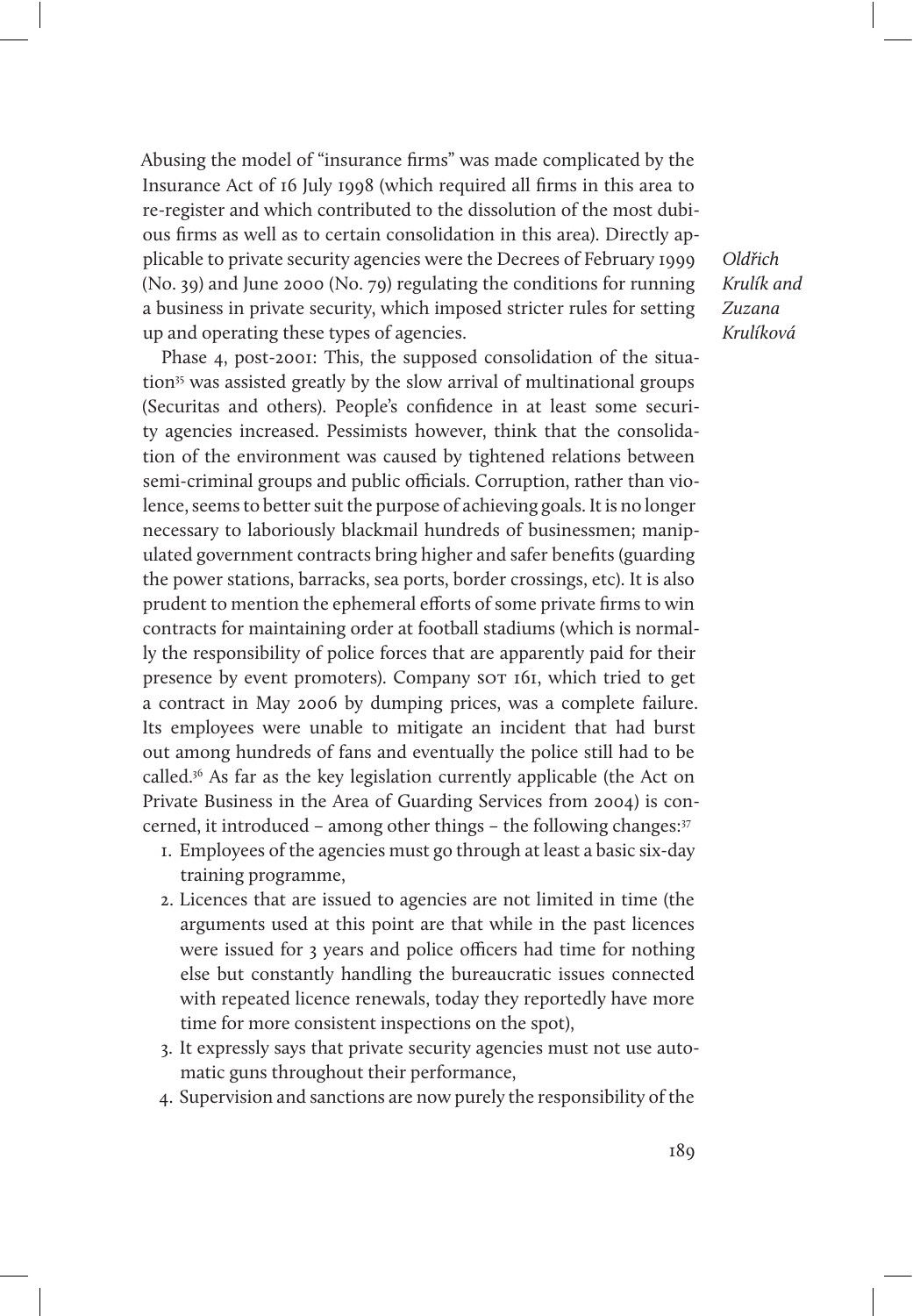police or the Ministry for Public Order and Security (municipalities and the Parliament or other central government bodies no longer play a role in this – as compared to the past).

An interesting comparison can be drawn from two UNICRI researches<sup>38</sup> that were carried out in Bulgaria (with special focus on Sofia agglomeration) between 2000 and 2005.<sup>39</sup>

That same research in 2005 identified the reasons why companies hire private security agencies for their safety:

Despite the clear steps taken towards regulating the private security market, several negative dimensions can be seen in the case of Bulgaria.

#### A Critical View of Private Security in Bulgaria

The key weaknesses in the sector of private security in Bulgaria can be described as intersection of several negative factors. First, the sector originated spontaneously, without previous examples of proper regulation (best practices from countries abroad with longer and less interrupted democratic tradition). Second, as gathered, the sector is extremely oversaturated. As a rule there is also, thirdly, a low level of social assurances for employees of private security agencies, as well as fourth, the absence of clear rules for occupational health and safety. Fifth, the situation is even more complicated because of the "grey economy" in Bulgaria. A company that runs a business without a licence, fails to comply with the occupational health and safety regulations, fails to pay taxes and social insurance for its staff (etc) is unlikely to contact the state police in case of any troubles, but will rather choose a private security agency, no matter how dubious. Sixth, regulation requires inspections, but there is often no money to compensate overtime work of supervisors (often local police officers). This – among other things – opens up space for corruption. Seventh, many agencies are at the same time controlled by former police officers who make use of their above standard (and mutually beneficial) relations with colleagues still in service, which can lead to many conflicts of interests.

What is also striking are the links of many top government and local officials as well as political representatives to specific agencies (political-police-judicial-security brotherhoods). Agencies with politicians in their back-pockets are reportedly exerting pressure on public officials to make them stop hindering contracts that are not advantageous for

**CEIISS** 3/2014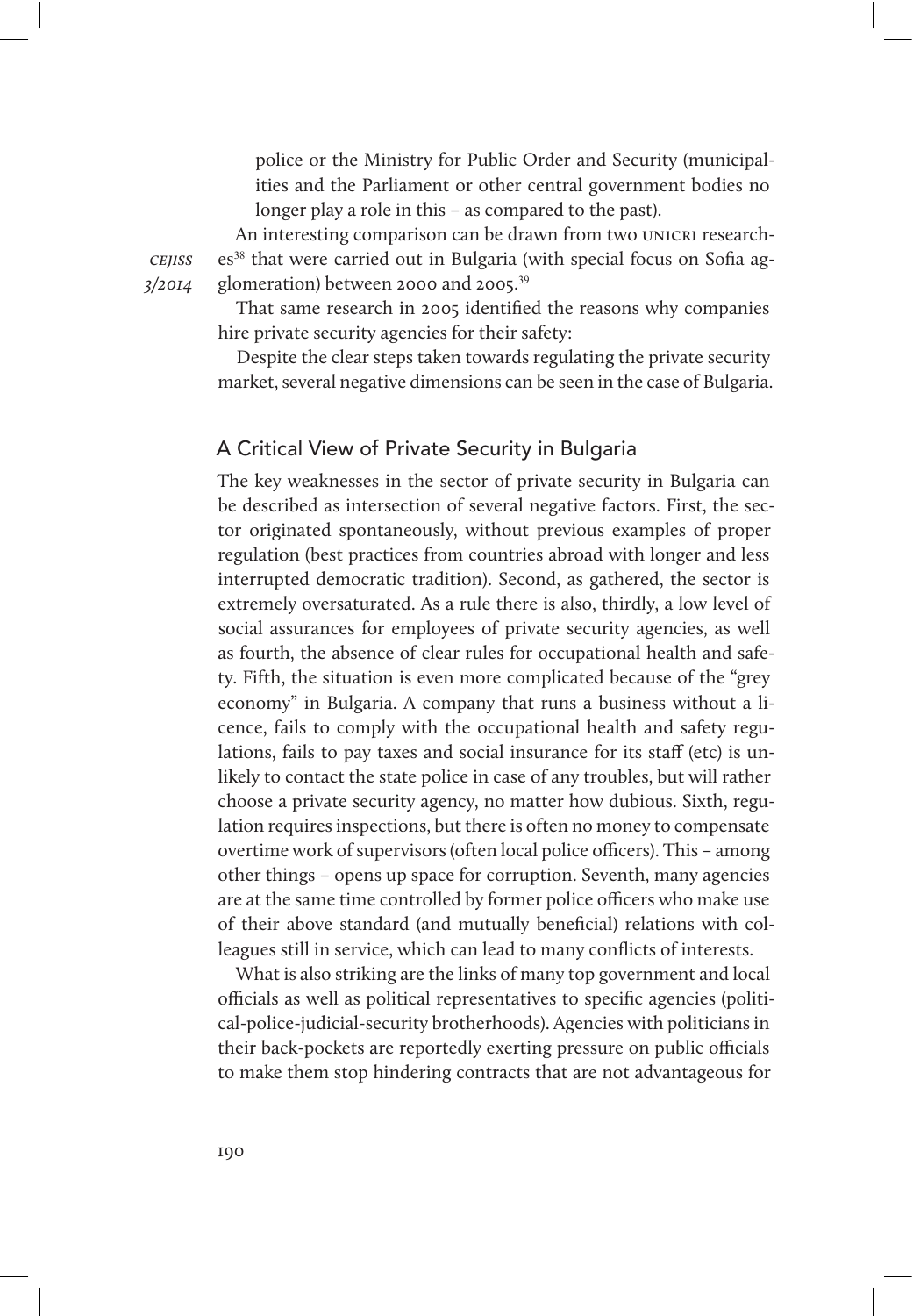the state or they try to stop police officers from investigating particular cases that might damage their benefactors or patrons. For example, the former Deputy Minister of the Interior Kamen Penkov, owner of the company Scorpio and a man associated with the Socialist Party, reportedly helped gain lucrative contracts for his company in June 2006 to provide services for the National Customs Agency. Parliament Member Ivan Palćev (board member in Khan Krum agency, today Security  $BG$ ) allegedly stood behind the awarding of the contract for guarding the nuclear power station in Kozlodui.<sup>40</sup>

Private Security in Europe

It is clear that the private sector in security needs improvement. The following section provides a few recommendations to that end.

## Recommendations for Improving the Private Security Sector in Bulgaria

The most often noted recommendations to improve the situation in Bulgaria are:

- 1. Ensure adequate funding for supervision over private security agencies: One possible approach is to finance the licensing from collected fines or through introducing other administrative penalties. Another option would be to broaden the spectrum of institutions assigned to supervise agencies. Ideally, the private firms themselves would voluntarily contribute to the financing of such supervision.
- 2. Reinforce a greater role of local/community councils as a supplementary platform to assist the police decision making (concerning both licence issuing and the monitoring).
- 3. Ensure stricter regulation of security services that are operated by companies with their own resources (in-house security). Bearing in mind that the number of these employees in Bulgaria is higher than the number of licensed personnel of security agencies, it is necessary that these in-house security workers are subject to the same regulation (in terms of the training, powers, etc.). The same is true for a stricter regulation of persons with a criminal history (restrict the possibilities for these people to work in private security agencies). Together with this are proposals suggesting that stricter penal sanctions are applied if a crime is committed by a person employed in a private security agency. It is also necessary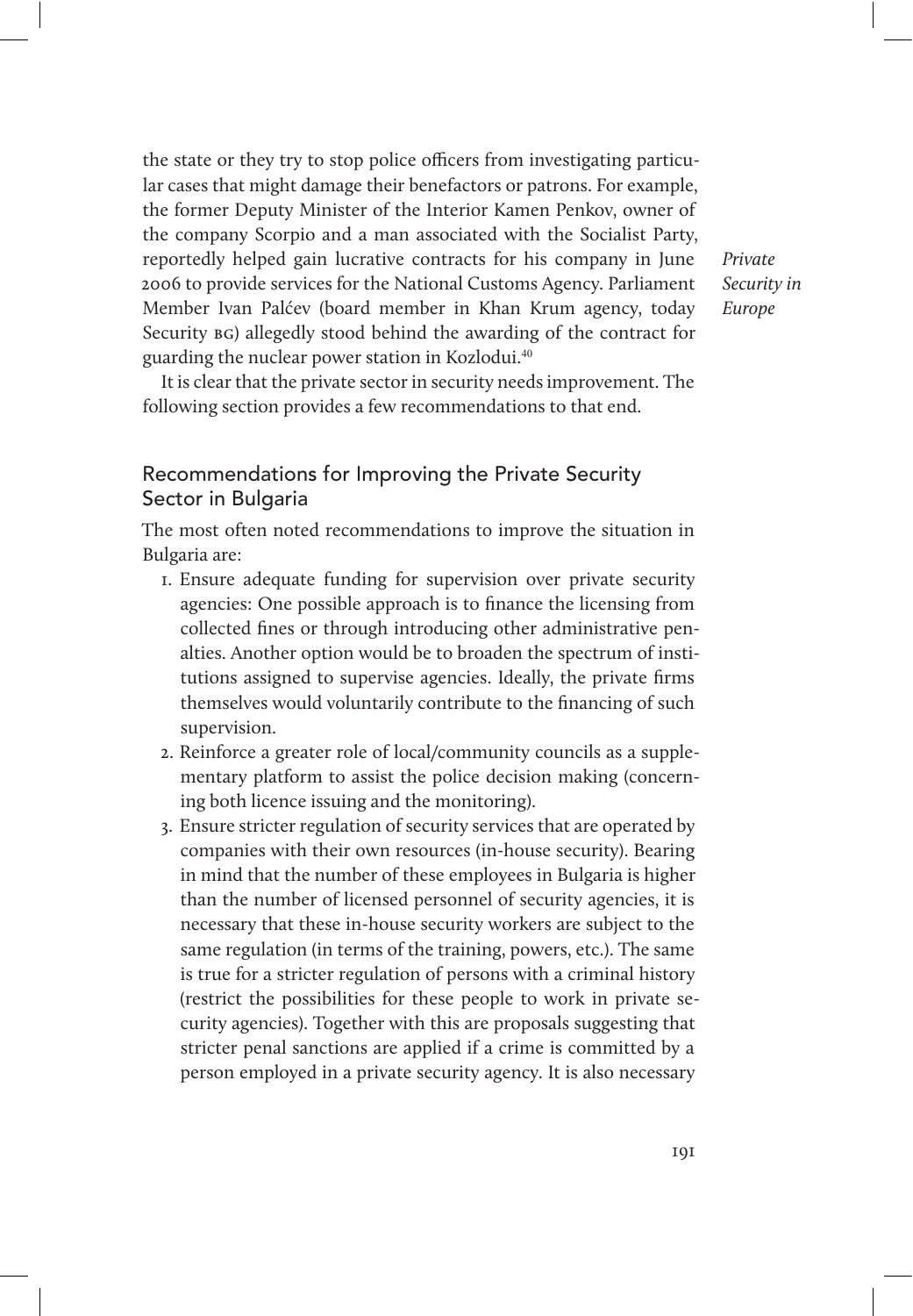to enable the public to complain about the behaviour of people employed by private security agencies (for example, via local town councils).

4. Increase the responsibility of private agencies for the behaviour of their staff. 41 This compliments efforts to suppress the practice of using their own firearms by the employees of agencies.

5. Increase the criteria for the companies guarding state facilities. In performing the tasks connected with guarding the state's critical infrastructure facilities (ports, power stations, military facilities), employees from the potential agencies hired for this job are not required to go through any specialised training, nor is there a

|      | Proportion of firms ad-<br>dressed with a request<br>for protection | Proportion<br>of reported<br>racketeering<br>cases | Main reasons for not reporting rack-<br>eteering                                                                                                                                            |
|------|---------------------------------------------------------------------|----------------------------------------------------|---------------------------------------------------------------------------------------------------------------------------------------------------------------------------------------------|
| 2000 | 7.3%                                                                | 7,9%                                               | Fears of revenge from blackmailers<br>$(63.3\%)$                                                                                                                                            |
| 2005 | 1,3%                                                                | 22,0 %                                             | The police won't solve the problem<br>anyway (31%); this problem does not<br>fall within the police responsibilities<br>(sic, also 31%); fears of revenge from<br>blackmailers ("only" 21%) |

higher responsibility of the agency for possible faults (and if there is, then at a price exceeding the costs for hiring specialised police or military staff).

| Fear of crime | Other firms in my<br>field have hired one | It wasn't necessary<br>but the service is<br>cheap and available | Our firm has become<br>a victim of crime |
|---------------|-------------------------------------------|------------------------------------------------------------------|------------------------------------------|
| 66%           | 23%                                       | 17%                                                              | 17%                                      |

| Police fails to ensure | To protect our firm | Our firm was forced | Other reasons |
|------------------------|---------------------|---------------------|---------------|
| security at sufficient | against its compet- | to do so by the     |               |
| level                  | itors               | agency              |               |
| 14%                    | 6%                  | 6%                  | 3%            |

cejiss 3/2014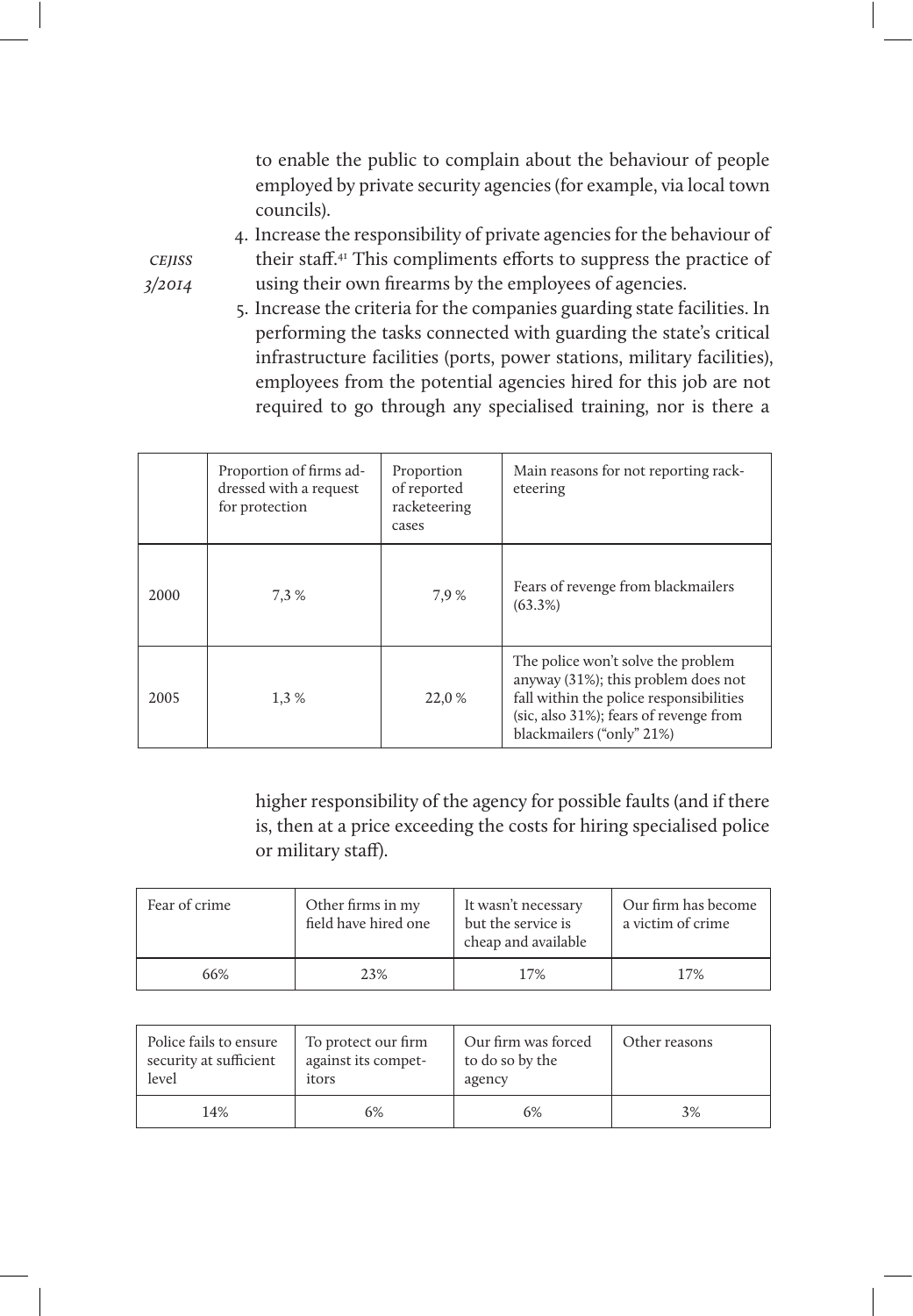6. Adopt measures to prevent conflicts of interest to be used as a special anti-corruption tool (cases in which a person in public office awards a contract to a company affiliated with or even owned by that person).

While these only touch on some of the things that could be undertaken to provide a greater level of regulation, and with it real security, for Bulgaria, its citizens and the wider European community. These are certainly not enough to change – overnight – the practises that have plagued Bulgaria since the end of the Cold War, but they will help in ensuring that Bulgaria finds its legitimate place in the eu, not only as a member (which it became in 2007), but as a responsible member. This is why it is important to understand the full impact of individual transformations within Bulgaria. The following section illustrates the main points of this article via a biography of Boyko Borisov.

Boyko Borisov: A Biography

Borisov was born (1959) in the town of Bankya which is now part of Sofia.<sup>42</sup> His family was seen as being 'ideologically unreliable' and, as a result, his dream of becoming a Police Academy student was dashed. He had content himself with the University of Fire Prevention where he later lectured. He proved himself and therefore was accepted as a member of the Communist Party. In the 1980's he took part in pressure operations against the country's Turkish minority.<sup>43</sup> He was also engaged in wrestling, achieved a black belt in karate, and became the national trainer, and an international referee. The combination of experience from sport and the security forces eventually led Borisov to start his own business. In 1991 he founded a security company ipon-1 which specialised in vip bodyguarding services.<sup>44</sup> Apart from that he ran a company Budoinvest that was engaged in international trade and martial arts training. At this time, Borisov allegedly acted as a collector of ransom money and was nicknamed "Mutra" (in loose translation a "Mug" or "Visage").

In 1997, Borisov's mistress – Cvetelina Borislavova – fell victim to a car bomb attack. She survived, but was seriously injured. Today, Borislavova works in the management of cibank, which, arguably, played a role in siphoning profits out of Icelandic banks (which for some time operated on the principle of the pyramid fraud scheme but later went bankrupt). Borislavova's business partner was Iceland's first billion-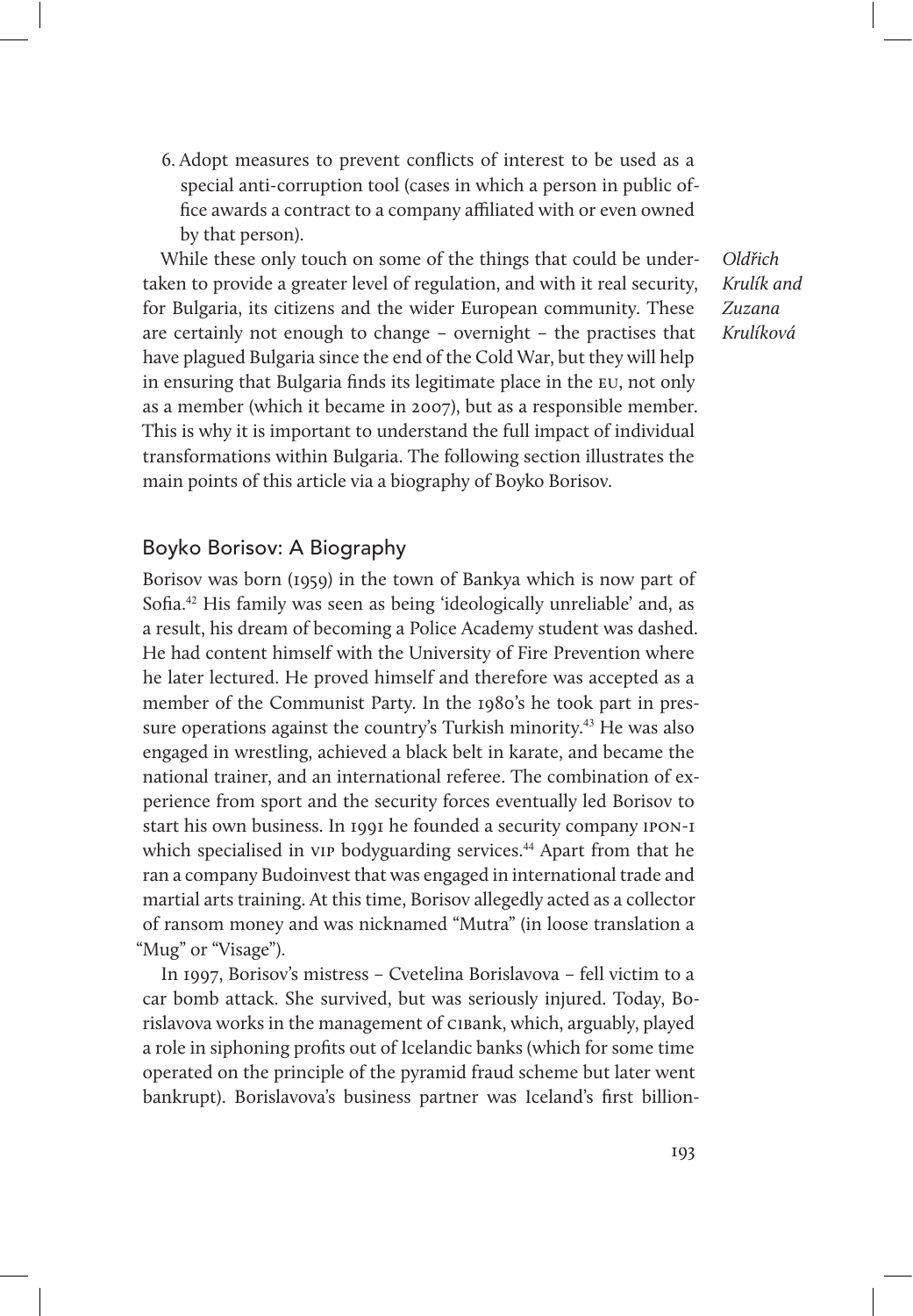aire, Björgólfur Thor Björgólfsson, who between 2002 and 2008 held the decisive share pack of Landsbanki and Straumur banks (until they faced bankruptcy).<sup>45</sup>

**CEIISS** 3/2014

During the 1990's, Borisov worked as a bodyguard for the last Secretary General of the Central Committee of the Bulgarian Communist Party, Todor Zhivkov, and for the former Tzar Simeon ii. When Tzar Simeon ii won the parliamentary elections in 2001, following a campaign full of unrealistic promises, he appointed Borisov State Secretary at the Ministry for Internal Affairs where he was responsible, among other things, for commanding the police force. Borisov was then promoted several times until he achieved the rank of General.

In 2005, he stood as a candidate in parliamentary elections for the Party of Simeon II (Narodno dviženije Simeon Vtory, NDSV). He was elected in two districts (Blagoevgrad and Plovdiv). However, he did not accept the mandate and continued to work within the Ministry. Shortly thereafter, he broke away from the former Minister and left public service. In that same year, mayoral elections were held in Sofia in which Borisov won as an independent candidate. He gained political merits through his vigorous fight against corruption, theatrically dismissing from public functions anyone under even the slightest suspicion.46 Then, in 2006, Borisov founded a political party called Citizens for European Development of Bulgaria (its abbreviation in Bulgarian is GERB, which means a "shield" or "coat of arms"). Formally Borisov does not lead the party; however his face brings success to it. Although the Party defines itself as centre-right-liberal, these notions are only empty words (not only) in the Balkans. Voters are more likely to respond to familiar faces or to catchy political slogans. In the case of the GERB Party, this was mainly Borisov's face and his platitudes about fighting corruption and "mafia practices."

In 2007, Borisov was confronted with the us Congress report (us Congressional Quarterly, Homeland Security). The report says, among other things, that at least between the years 2001 and 2005 during in which Borisov acted as the State Secretary of the Minister of the Interior, he was connected to influential mafia members (for example, Rumen "Pasha" Nikolov and Mladen "Madžo" Mihalev). His name was also put in connection with several dozens of unresolved assassinations. In spring 2009, the "cocaine king" Sreten Jociš, nicknamed Joca Amsterodam, testified against Borisov in Belgrade. He said that, at the turn of the century when he had been living in Bulgaria, Borisov and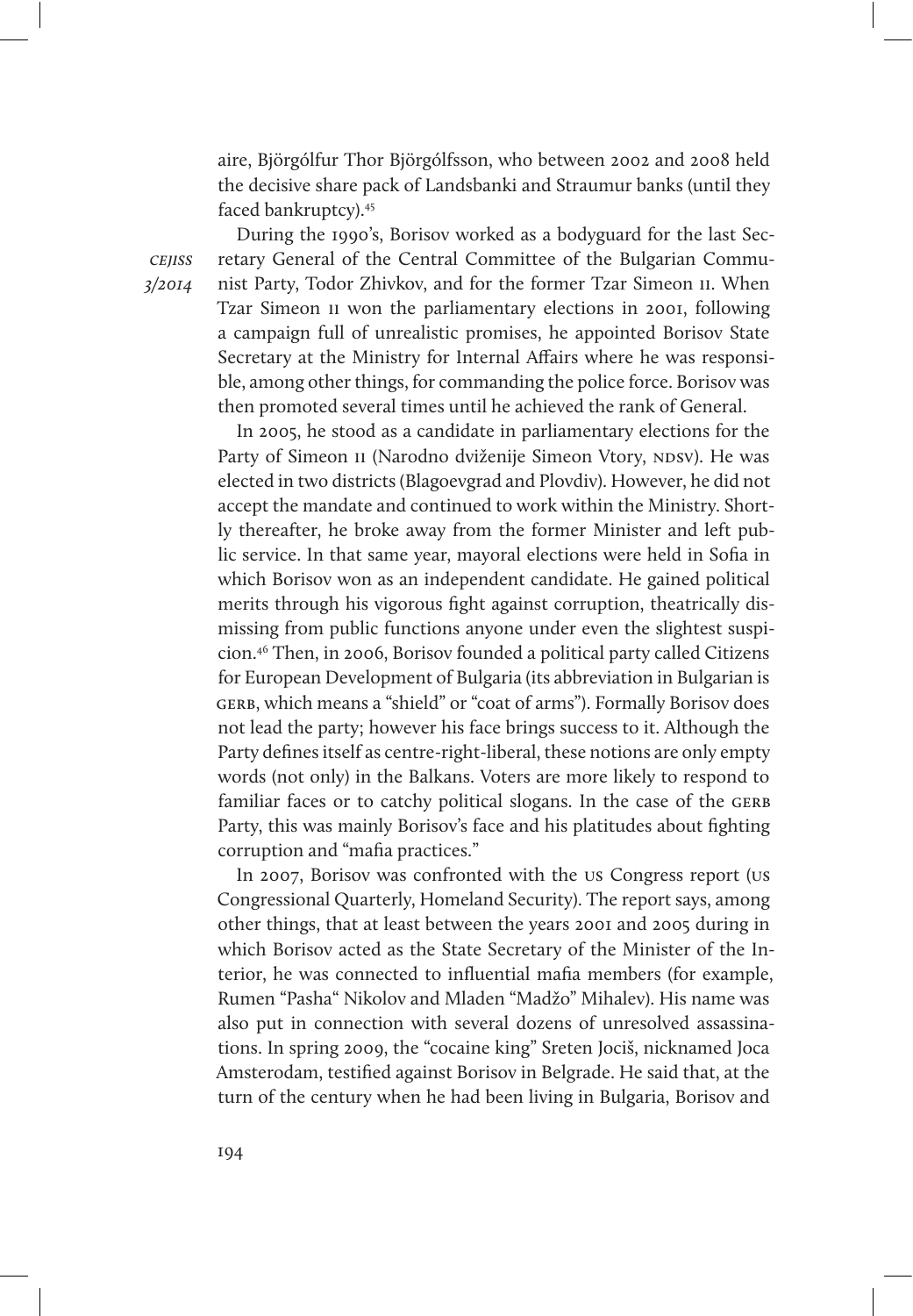Nikolaj Gigov, owner of the Locomotive football club and an arms dealer, were his closest associates.

Borisov, dismissed such attacks and explained that they were merely the 'revenge of his political enemies,' and voters responded positively. In June 2009, GERB won 5 out of 17 seats in the European Parliament to represent Bulgaria and a month later the Party – under the flag of the 'resolute fight against mafia and corruption' – dominated the one-chamber Parliament and won 116 out of 240 seats.<sup>47</sup> This resulted in a single-colour Government, in which GERB is supported from outside by the centre-right "Blue Coalition" and the individual members from other parties.

Private Security in Europe

A turn in Borisov's career came with the public protest against high energy prices and against perspective of limiting subsidies for agriculture which culminated in February 2013. Borisov initially pledged 'tough methods against foreign energy companies' (including Czech energy plants), but then he reassessed the situation and gave space for early elections. Those were won in May 2013 again by GERB, but the government was set up with coalition of socialists and Movement for Rights and Freedoms (defending among other interests of Muslims), which governs until this day.

#### Conclusion

To summarise the situation in Bulgaria, vis-à-vis the budding private security sector, it is a country whose socio-economic indicators are the least encouraging in the eu and this is partially connected to the oversised security community. Even though there has been a general downsizing of the public security sector, many of those made redundant found employment in private security firms. At the same time, it should be noted that the legiaslative-organisational framework for the functioning of the sector formally meets international standards. In practice however, many firms operate as legislatively uncontrolled linked to various influential clandestine groups. Similar to in the Czech Rupbilic, in Bulgaria at least one of the well-known eneterpreneurs, in the framework of this sector, has made an effort to setp into higher political ranks. Borisov, in the leadership position of a populist forum was able to win the seat of Mayor of Sofia and then Prime Minister, which he occupied from July 2009 until March 2013. Despite many criticisms of his unclear political as well as criminal past he holds high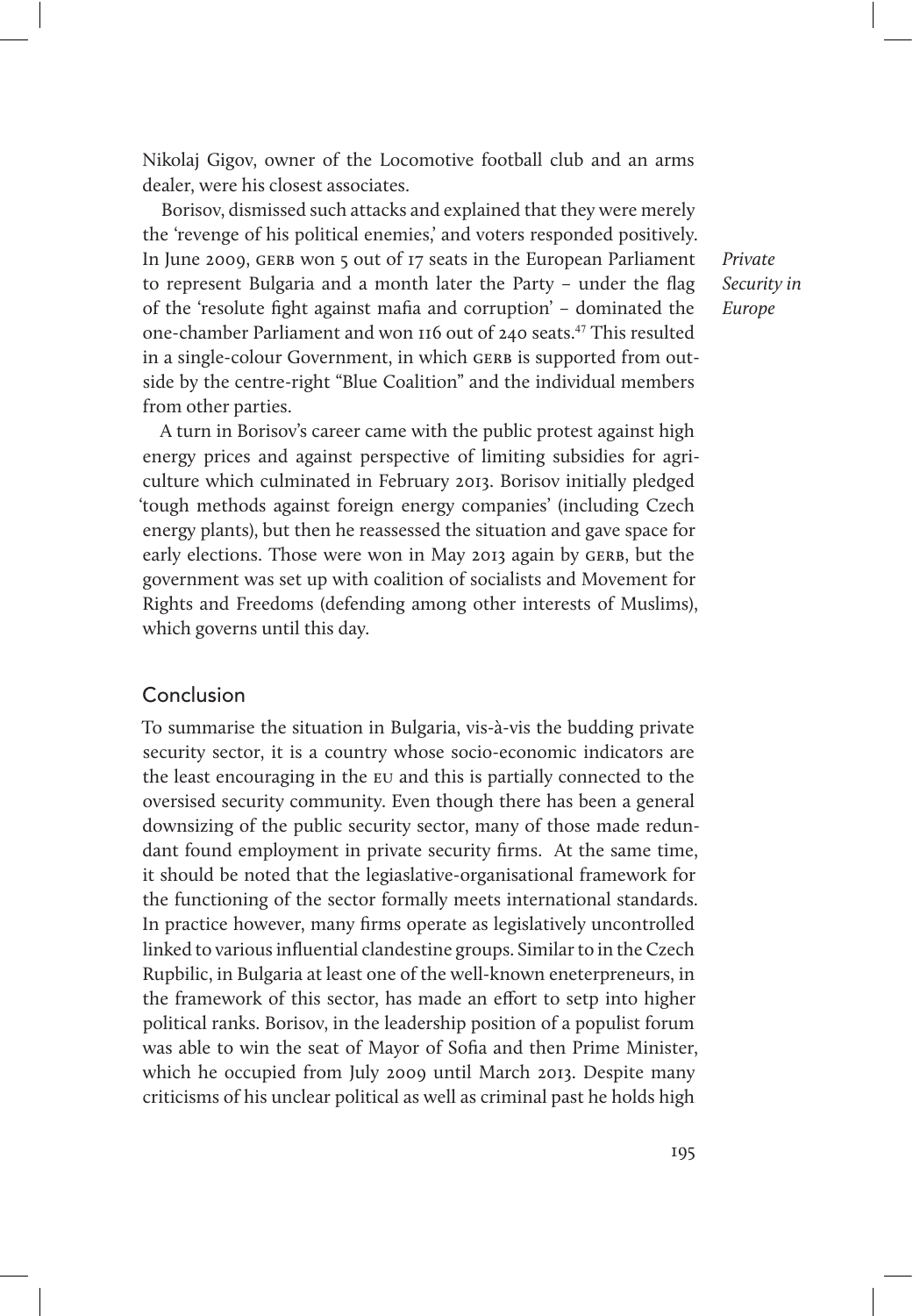level of popularity and continues his career. It is not only in Bulgaria where the civil society is more interested in the cover rather than the content of political programme of political parties. However, for the research work conducted here, it is a pressing European issue that Bulgaria adopt the recommendations proposed above since it is not only an important part of the eu's external border-zone and set to join the Schengen system but it is also an integral part of the Black Sea area. Hence, leaving the regulation of the flow of goods, people and ideas from conflict-ridden Ukraine, Russia and Turkey in the hands of private Bulgarian security firms may have negative short, medium and long-term consequences.

@

oldřich krulík is afliated to the Department of Crisis Management at the Police Academy of the Czech Republic in Prague and may be reached at: krulik@polac.cz

zuzana krulíková is afliated to Tri Services and may be reached at: z.krulikova@triservices.cz.

Author's Note: This research is the outcome of the grant P408/11/0395 funded by The Czech Science Foundation (Grant Agency of the Czech Republic, gacr), and its authors hereby express their acknowledgements for the financial aid that has been granted by the Foundation to support research in privatisation of security.

#### Notes

cejiss 3/2014

- 1 Министерство на вътрешните работи. Available at: <http://www.mvr.bg> (accessed 3 October 2010).
- 2 The average wage of the National Police Service officers is expected to be around 500 euros per month. Bohman, M.; Krulík, O. Policejní sbory v zemích Evropské unie: Inspirace pro Českou republiku [Police Forces in European Union Countries: Inspiraton for the Czech Republic]. Praha: Ministerstvo vnitra České republiky, 2009.
- 3 Interpol: European Police and Judicial Systems: Bulgaria. Available at: <http://www.interpol.int/public/region/europe/pjsystems/bulgaria.asp> (accessed 12 November 2011).
- 4 The country's other intelligence agencies are the National Intelligence Ser-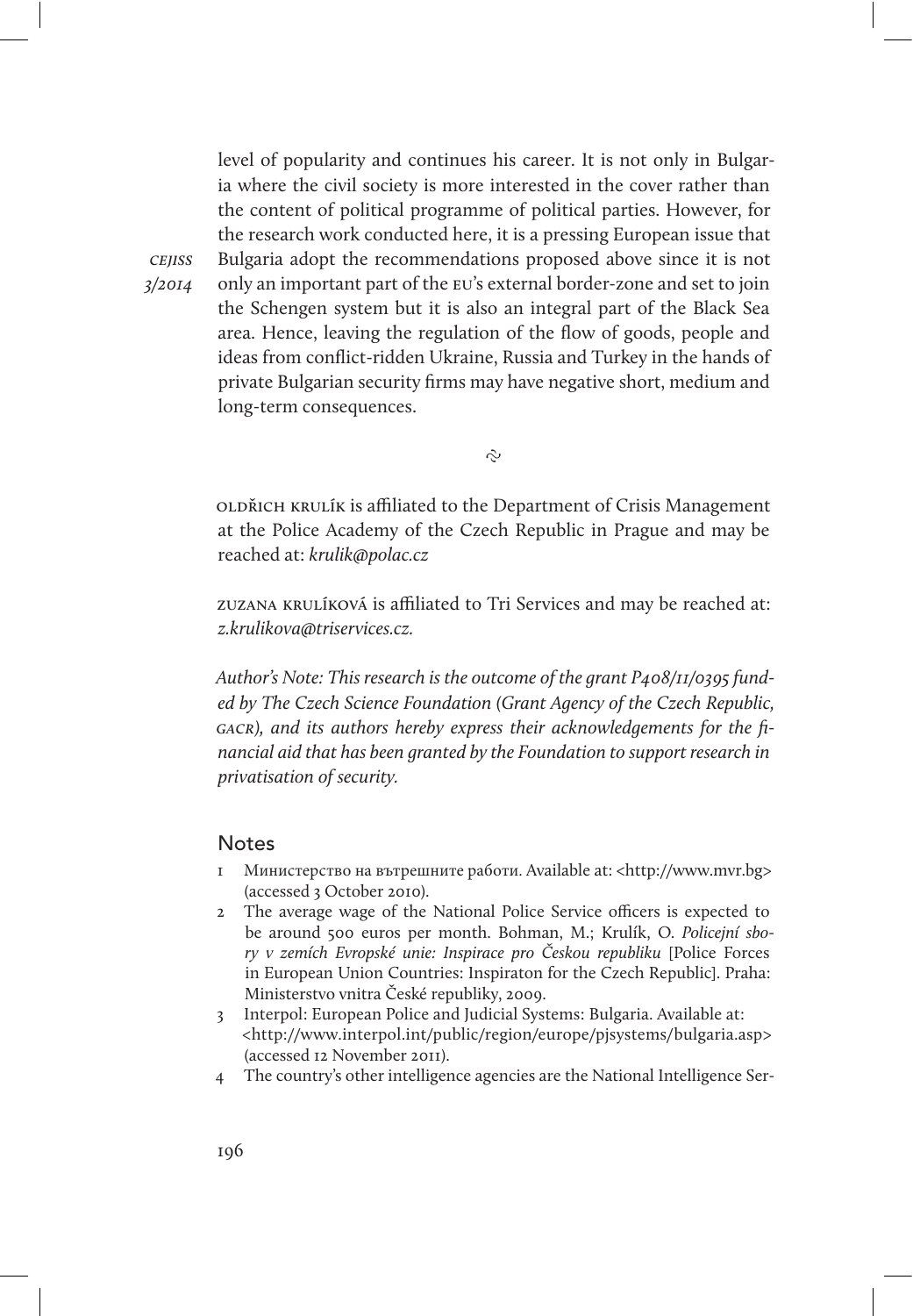vice (sometimes also called the **Bulgarian Foreign Intelligence Service,** the intelligence service which falls under the budget chapter of the Ministry of Defence) and the Defence Information Service (military counter-intelligence). National Intelligence Service. Available at: <http:// www.nrs.bg/> (accessed 9 May 2012). Bulgaria Security Services and Selected Government Offices. Available at: <http://www.eyespymag.com/intelbulgaria.htm> (accessed 9 May 2012). 'Bulgaria: The Counter-Terrorism Coordination Centre (CTCC) of the State Agency for National Security (sans),' in Fusion Centres throughout Europe: All-Source Threat Assesments in the Fight against Terrorism, ed. Rapaille, G.; van Laethem, W. Antwerp; Oxford; Portland: Belgian Standing Committee; Intersentia, 2010, 19-32.

Krulík and Zuzana Krulíková

Oldřich

- 5 The documents of The Confederation of European Security Services (Coess) report the number of around  $47$  000 officers in 2008. This is probably a sum of the two figures mentioned.
- 6 It should be also noted that for quite a long time after the political change the local police and security forces held a military status (the People's Militia and the internal security unit of the Red Berets) and it was only under pressure from the eu that they turned civilian. See Das, D., K.; Palmitto, M., J. World Police Encyklopedia. New York: Taylor and Francis Group; LLC, 2006, 136.
- 7 As of 2011, it is around 34 000 soldiers, of which around 600 serve in Afghanistan (between 2003 and 2008 a contingent of 485 soldiers was relocated to Iraq).
- 8 Министерство на вътрешните работи. Available at: <http://www.mvr. bg/> (accessed 3 October 2010).
- 9 It must be noted, however, that of all nato members Bulgaria has probably the highest number of women working in the army around 12.7 %, of which 1200 are assigned as combat troops.
- 10 Iliev, N. 'General Wants Private Security Contractors to Guard Military Bases.' Feral Jundi, 12 November 2009. Available at: <http://feraljundi.com/1137/bulgaria-general-wants-private-security-contractors-to-guard-military-bases/> (accessed 9 May 2012).
- 11 Law Enforcemen in Bulgaria. Available at: <http://www. en.wikipedia.org/wiki/law\_enforcement\_in\_bulgaria> (accessed 12 November 2011).
- 12 'Bulgaria's Sofia Launches Municipal Police". Novinite Society, 3 January 2011. Available at: <http://www.novinite.com/view\_news.php?id=123751> (accessed 11 November 2011). Nikolova, A. "Municipal Police Department Will be Launched in Sofia". Sofia Echo, 22 November 2010. Available at: <http://sofiaecho.com/2010/11/22/997551\_municipal-police-department-will-be-launched-in-sofia, (accessed 11 November 2011).
- 13 **'Егида-София' ЕАД:** общинска охранителна фирма. Available at: <http:// www.egida-sofia.com/> (accessed 13 November 2011). EGIDA - Sofia J. S. C.: Municipal Security Company. Available at: <http://www.securitybg.com/ egida/data.php?id=2001> (accessed 13 November 2011).
- 14 Das, D., K.; Palmitto, M., J. World Police Encyklopedia. New York: Taylor and Francis Group; llc, 2006, 135-136.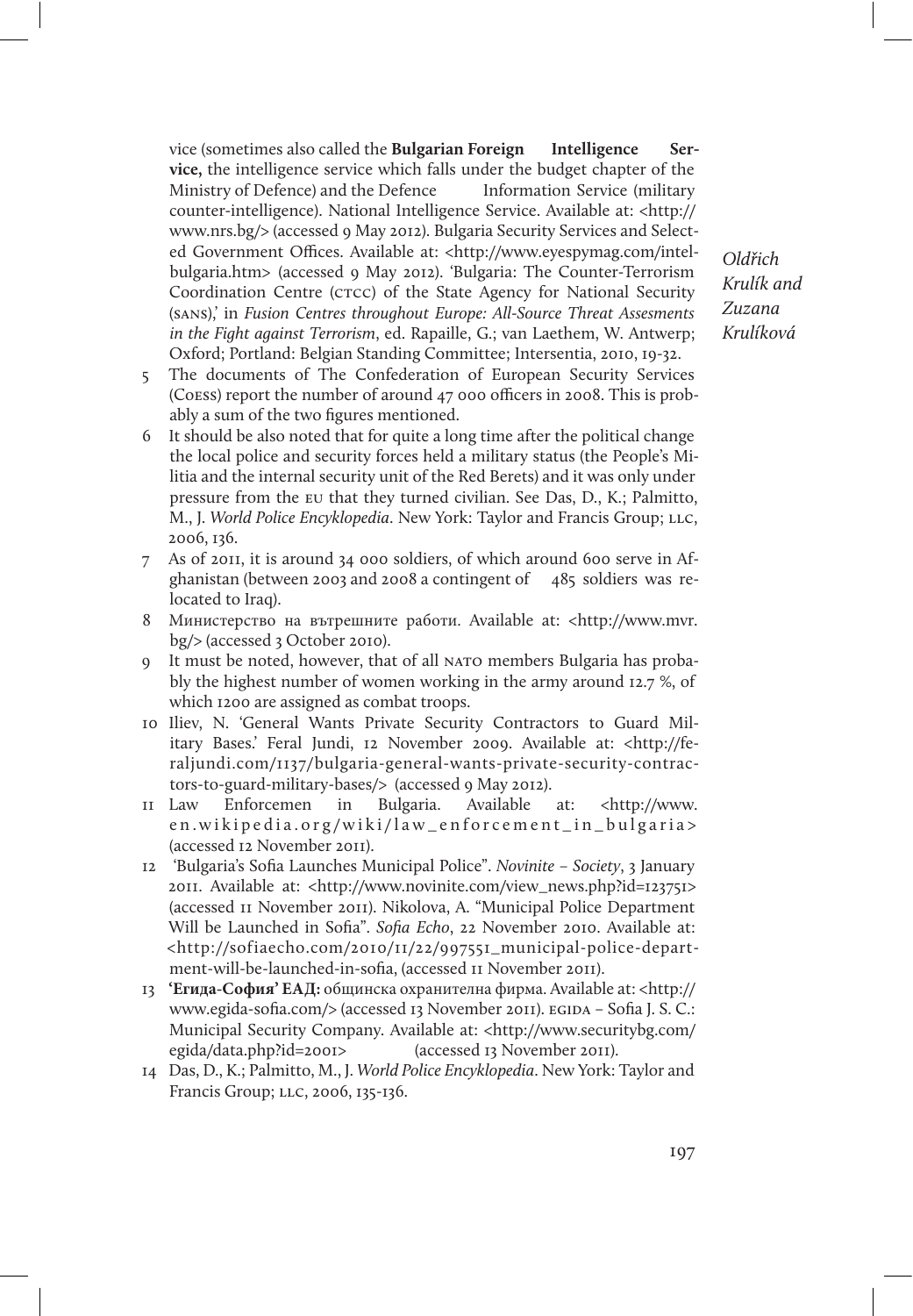- 15 Bezlov, T.; Gounev, P. Crime Trends in Bulgaria: Police Statistics and Victimization Survey. Sofia: CSD 2005.
- 16 Crime and Criminal Justice Database. Available at: <http://epp.eurostat. ec.europa.eu/portal/page/portal/crime/data/database> (accessed 9 May 2012).

**CEIISS** 

- 3/2014
- 17 Bezlov and Gounev say that according to their research, in 2001 nearly 600000 crimes were committed in Bulgaria and 300000 crimes in 2004.
- 18 Nation Master: Bulgaria Crime. Available at: <http://www.nationmaster. com/country/bu-bulgaria/cri-crime> (accessed 12 November 2011).
- 19 Much of the information for this section is based on: Private Security in Europe: Coess (Confederation of European Security Services) Facts and Figures 2008, available at: <http://www.coess.org/pdf/coess\_facts\_figures\_2008.pdf> (accessed 28 November 2011) and Private Security in Europe: Coess (Confederation of European Security Services) Statistics. Available at: <http://www.coess.org/stats.htm> (accessed 28 November 2011).
- 20 Private Military and Security Services (pmscs) Regulation Database: Bulgaria. Available at: <http://www.privatesecurityregulation.net/countries/ results/taxonomy%3a238.32> (accessed 13 November 2011).
- 21 Law of 24 February 2004 on Private Guarding Activity. Available at: <http:// www.privatesecurityregulation.net/files/bulgaria\_2004\_law\_private\_security.pdf> (accessed 13 November 2011).
- 22 Regulation of 4 December 2006 on Training Requirements for Security Guards. Available at: <http://www.privatesecurityregulation.net/files/ bulgaria\_2006\_regulation\_qualification\_securityguard.pdf> (accessed 12 November 2011).
- 23 1998 Law on the Control of Weapons and Explosives. Available at: <http:// www.privatesecurityregulation.net/files/bulgaria\_1998\_law\_guns\_explosives.pdf> (accessed 13 November 2011).
- 24 Yet according to some opinions, the Ministry is in conflict of interest not only it regulates the sector but it itself hires some private agencies to perform specific tasks for the state.
- 25 Coess (Confederation of European Security Services). Available at: <http:// www.coess.org> (accessed 8 May 2012).
- 26 Reduction to around 346 million levs was envisaged for 2008.
- 27 And reportedly a number of other people 'without a licence.'
- 28 Jäger, T.; Kümmel, G. Private Military and Security Companies, 203-205. Available at: <http://www.tcij.org/training- material/private-security-sector> (accessed 12 November 2011). Bulgaria's Private Security Industry. Genéve: Centre for the Democratic Control of Armed Forces (DCAF), 2006. Available at: <http://www.isn.ethz.ch/isn/digital-library/publications/detail/?ots591=0c54e3b3-1e9c-be1e-2c24a6a8c7060233&lng=en&id=96902> (accessed 12 November 2011). Page, M.; Rynn, S.; Taylor, Z.; Wood, D. salw and Private Security Companies in South Eastern Europe: A Cause or Effect of Insecurity? Belgrade: seesac, 2005. Frye, T.; Zhuravskaya, E., "Rackets, Regulation and the Rule of Law". Journal of Law, Economics, and Organisation. 2000, vol. 16, ii (October), 478–502. Dimitrov, M.; Stanchev, K., A Law on Private Collection Judges should be Approved Before the Elections. Insti-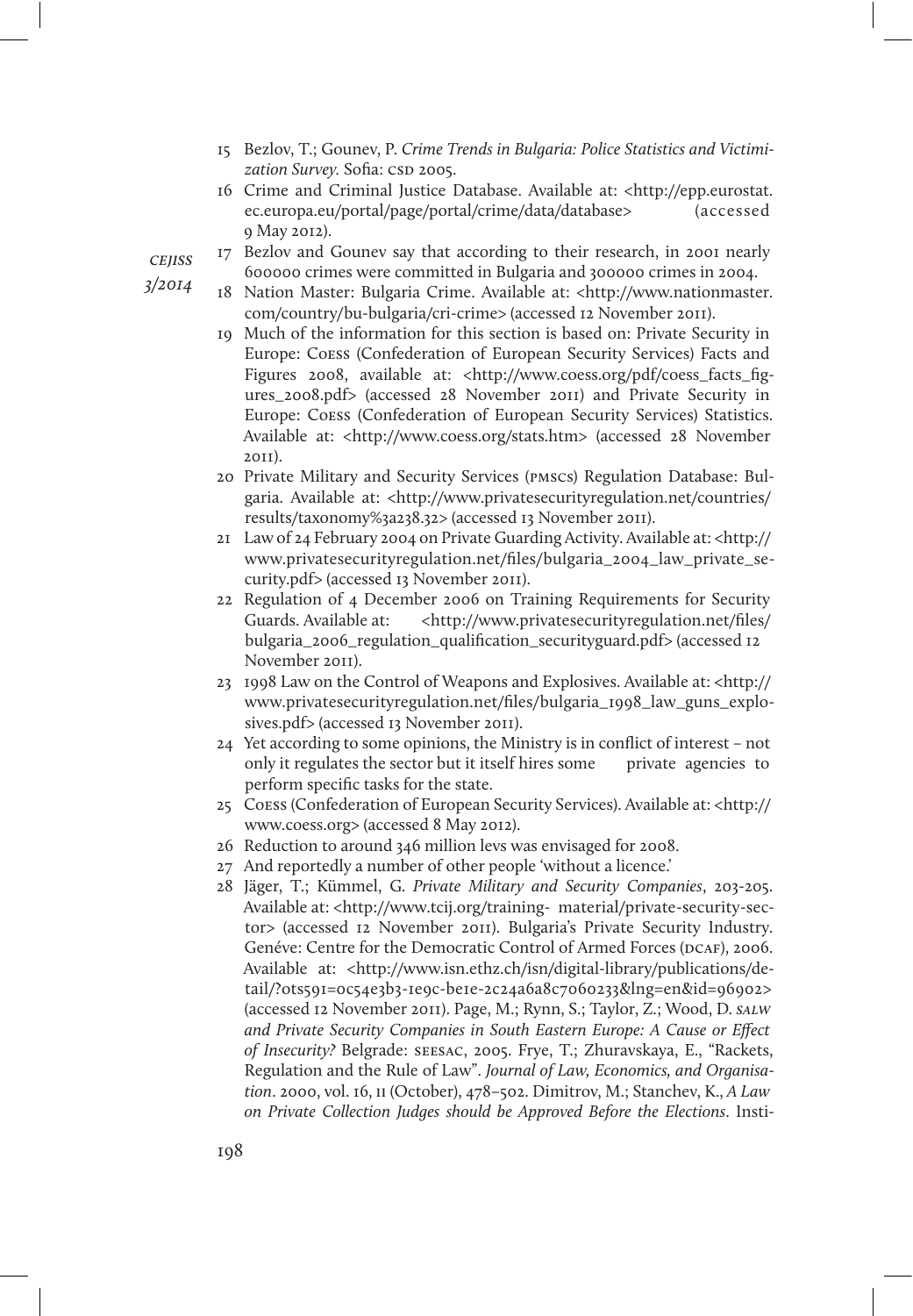tute for Market Economy. February 2005. Available at: <http://ime-bg.org/ pr\_bg/213-3.htm> (accessed 12 November 2011). Frye, F. 'Private Protection in Russia and Poland.' American Journal of Political Science, 2002, July, 'The Wrestlers Remain in the Insurance Business.' Capital Weekly, 24 October 1998. Informal Economy in Bulgaria: Center for the Study of Democracy. Available at: <http://www.csd.bg/?id=118> (accessed 13 November 2011).

- 29 Some authors approach three models of the transformation of security systems in post-socialist countries in East and Southeast Europe: 1. the Post-Yugoslav model: Security forces have not been reduced (and if so, the reduction was slow and often occurred only at the beginning of the 21<sup>st</sup> century) because their members found their place in the armed conflicts that were going on in this region (Krajina, Bosnia and Hercegovina, Kosovo); 2. the model from Romania and Hungary: The downsizing of the forces was done at once, very quickly and in a relatively drastic manner, but the state has remained strong and capable to quickly introduce regulation in the area of providing services in private security. 3. The model from Bulgaria, Ukraine, Russia and Albania—massive transfer of redundant security officers (but also athletes) into the already established or newly emerging criminal structures that often do business in private security (where, for a couple of years, there is no legal or other effective regulation). See Handelman, S. Comrade Criminal: Russia`s New Mafiya. New Haven: Yale University Press, 1997.
- 30 Hajdinjak, M. Partners in Crime: The Risks of Symbiosis between the Security Sector and Organised Crime in Southeast Europe. Sofia: Center for the Study of Democracy, 2004, 20–22. Volkov, V. Violent Entrepreneurs: The Use of Force in the Making of Russian Capitalism. Ithaca; London: Cornell University Press, 2002.
- 31 unhcr: Bulgaria: Information on a Private Protection Firm Called Club 777. Available at: <http:/www.unhcr.org/refworld/publisher,irbc,,bgr,3ae-6ab7d88,0.html> (accessed 13 November 2011).
- 32 In 1993, a legislative change was adopted that introduced a new provision (No. 43) into the Act on National Police generally stating that private security services must be registered by police stations (i. e. that the police forces should be informed of the existence of private agencies). This issue is further discussed in the "Decree on issuing licences for guarding locations and private physical and corporate bodies" as of March 1994.
- 33 The car "insurance" provided by a specific agency often involved that if the particular car was stolen, the injured was compensated with another comparable – but also stolen – car.
- 34 This period was characterised, among other things, by at least partial introduction of standard regulation (in other European countries already common for quite a long time) applicable to handling firearms, collection of taxes in freight transport, trade in precious metals.
- 35 In August 2001, police inspections were held in 847 companies and in more than 3 400 areas where the staff of these companies was assigned to work. 'Dozen cases of misconduct' were found and 69 reprimands were given.
- 36 'How the Police Came Back to the Stadium.' Dnevnik Daily, 31 May 2006.

Private Security in Europe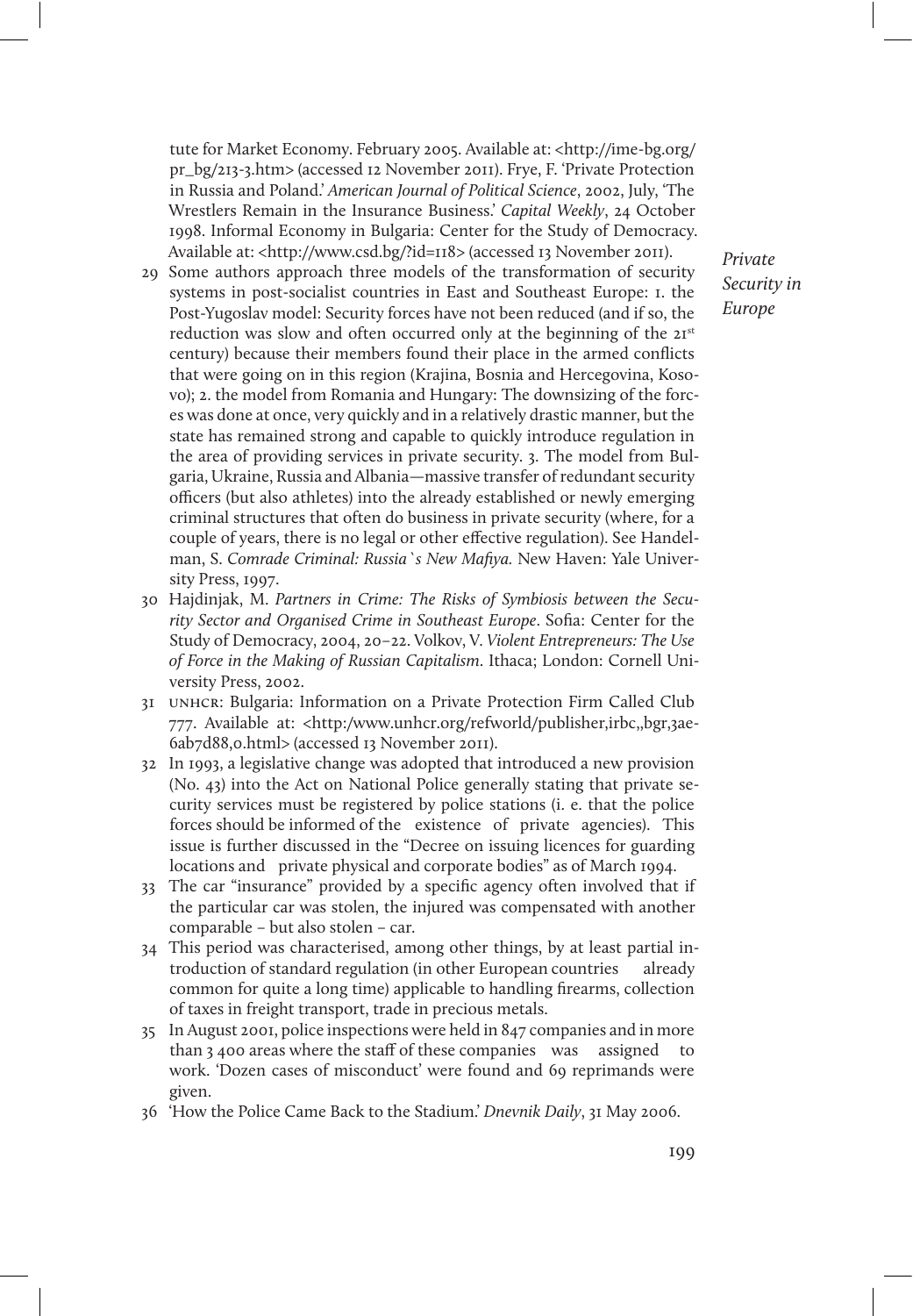- 37 The Act (and its provisions) was also supported by some companies that had been calling themselves for clearer rules for their business.
- 38 United Nations Interregional Institute on Crime and Justice, UNICRI. International Crime Victims Survey. Available at: <http://rechten.uvt.nl/icvs/> (accessed 12 November 2011).
- 39 Other findings from 2000 are as follows: 8 out of 12 companies stated that they pay for security services on a regular basis. Another 60% said that they pay for these services on a random basis, a few times a year. The most frequent victims of blackmailers are companies with less than 10 employees. Larger companies with over 100 employees reportedly experienced racketeering only exceptionally. In 2005, only 7% of racketeers were labelled as people somehow connected with private security agencies. The majority of them were denoted as "other criminals" (33%) and competitors (26%).
	- 40 "Bulhaři a Rumuni se upínají k roku 2007 jako datu vstupu do unie". Hospodářské noviny, 17 December 2002.
	- 41 A bizarre case happened in November 2005 in the region of Gabra near Sofia. Local residents protesting against a plan to establish a dump site in an abandoned mine were confronted by around 50 employees from various private security agencies. Ten demonstrators were injured; police officers found out that thirteen of the agency workers had criminal records. The owner of the abandoned mine insisted that he had not hired the agency staff. The employees later testified that they had "happened to pass by" and merely got involved on their own initiative. None of the agencies was thus held responsible.
	- 42 "Batman od Černého moře". Týden, 20 July 2009. "Bulhaři zúčtovali s vládou a vsadili na Batmana". iHNed.cz, 7 July 2009. Sokol, P. "Generál Borisov: nebude se krást." Reflex, 13 August 2009.
	- 43 In the eyes of Turks, however, this won no popularity for him. The Kardzali region with prevailing Turkish population (Pomac Turks) is one of the few regions of the country in which the GERB party does not enjoy strong voter support.
	- 44 Agency ipon-1 and Borisov himself as a private person is the only Bulgaria's full member of International Association of Personal Protection Agents, iappa, certificate iappa C-002. ipon. Available at: <http://www.security-bg.com/ipon/english.htm> (accessed 13 November 2011).
	- 45 'Who Is Who: Bulgaria's New Prime Minister Boyko Borisov.' Novinite, 21 July 2009. Available at: <http://www.novinite.com/view\_news. php?id=105996> (accessed 13 November 2011).
	- 46 Some blame Borisov for the fact that, when he was the mayor of Sofia, he not only continued to formally manage the company **IPON-I** but also awarded it with lucrative or significantly overpriced contracts to guard the municipal property.
	- 47 The ruling Socialists (Communists, in fact), that had been so popular so far, failed in the public eyes. People reproached the party with its feeble fight against rampant organised crime, the omnipresent corruption and abuse of power, but also for the country lossing the opportunity to benefit from between 500 to 800 million Euros from eu

**CEIISS** 3/2014